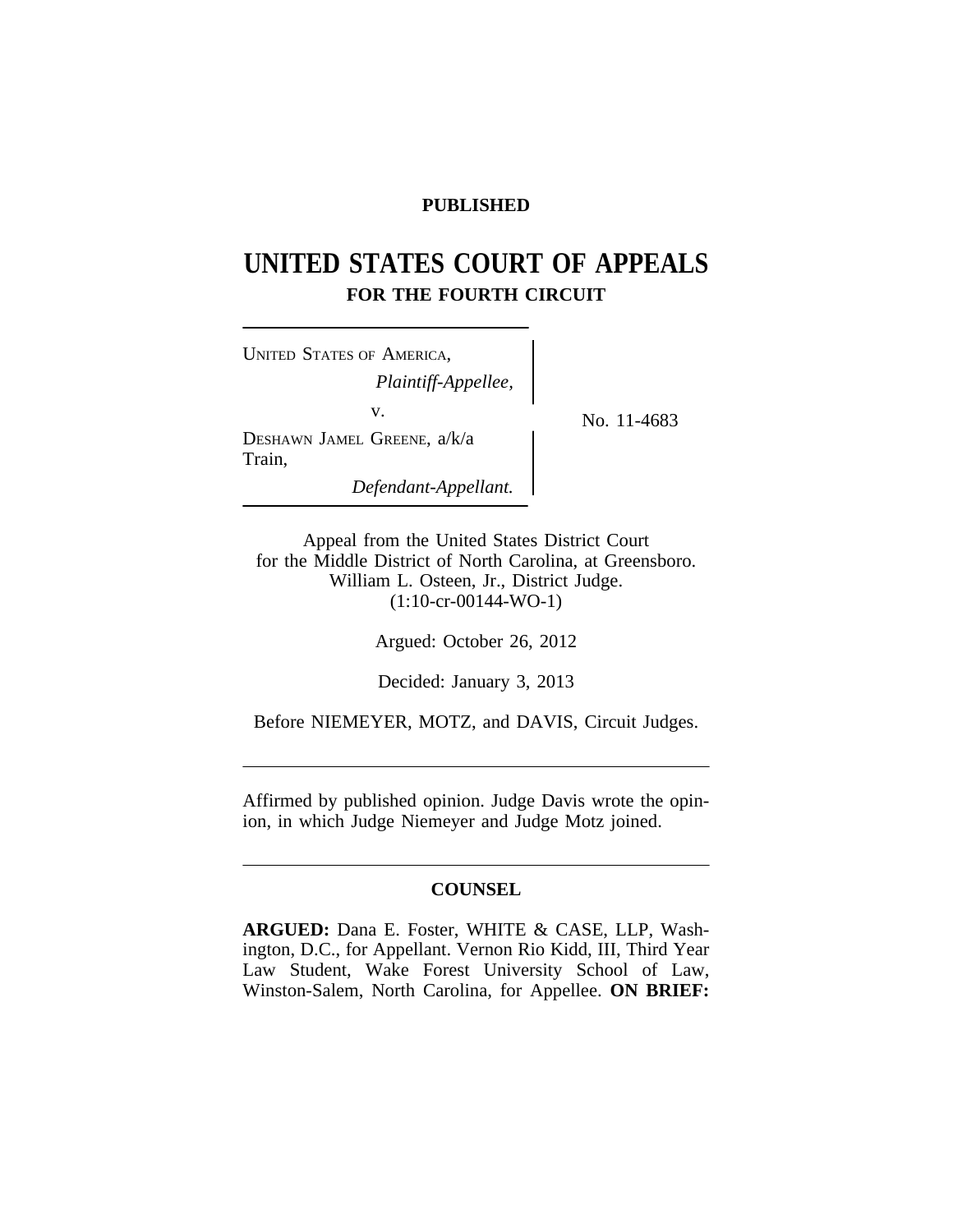Mika Ikeda, Helen Wong, WHITE & CASE, LLP, Washington, D.C., for Appellant. Ripley Rand, United States Attorney, Office of the United States Attorney, Greensboro, North Carolina, for Appellee.

#### **OPINION**

DAVIS, Circuit Judge:

Appellant Deshawn Greene appeals convictions of armed bank robbery, 18 U.S.C. §§ 2, 2113(a), (d), and brandishing a firearm during and in relation to a crime of violence, 18 U.S.C.  $\S$ § 2, 924(c)(1)(A)(ii), for which he received consecutive sentences totaling 30 years in prison. At trial, through a series of leading questions to which no objections were made, the government elicited so-called "resemblance testimony" from a bank teller who had made no out-of-court identification and concededly could not make an in-court identification of Greene as the robber. Furthermore, in the absence of a request by the defense, the district court failed to give a *Holley*-*Telfaire* instruction.**<sup>1</sup>** Greene argues on appeal that we should find plain error and award him a new trial on the basis of these circumstances. For the following reasons, we affirm the judgment.

**<sup>1</sup>**This circuit generally requires a *Holley*-*Telfaire* instruction when the only evidence of a defendant's criminal agency is eyewitness identification testimony. *See United States v. Holley*, 502 F.2d 273, 275 (4th Cir. 1974); *United States v. Telfaire*, 469 F.2d 552 (D.C. Cir. 1972).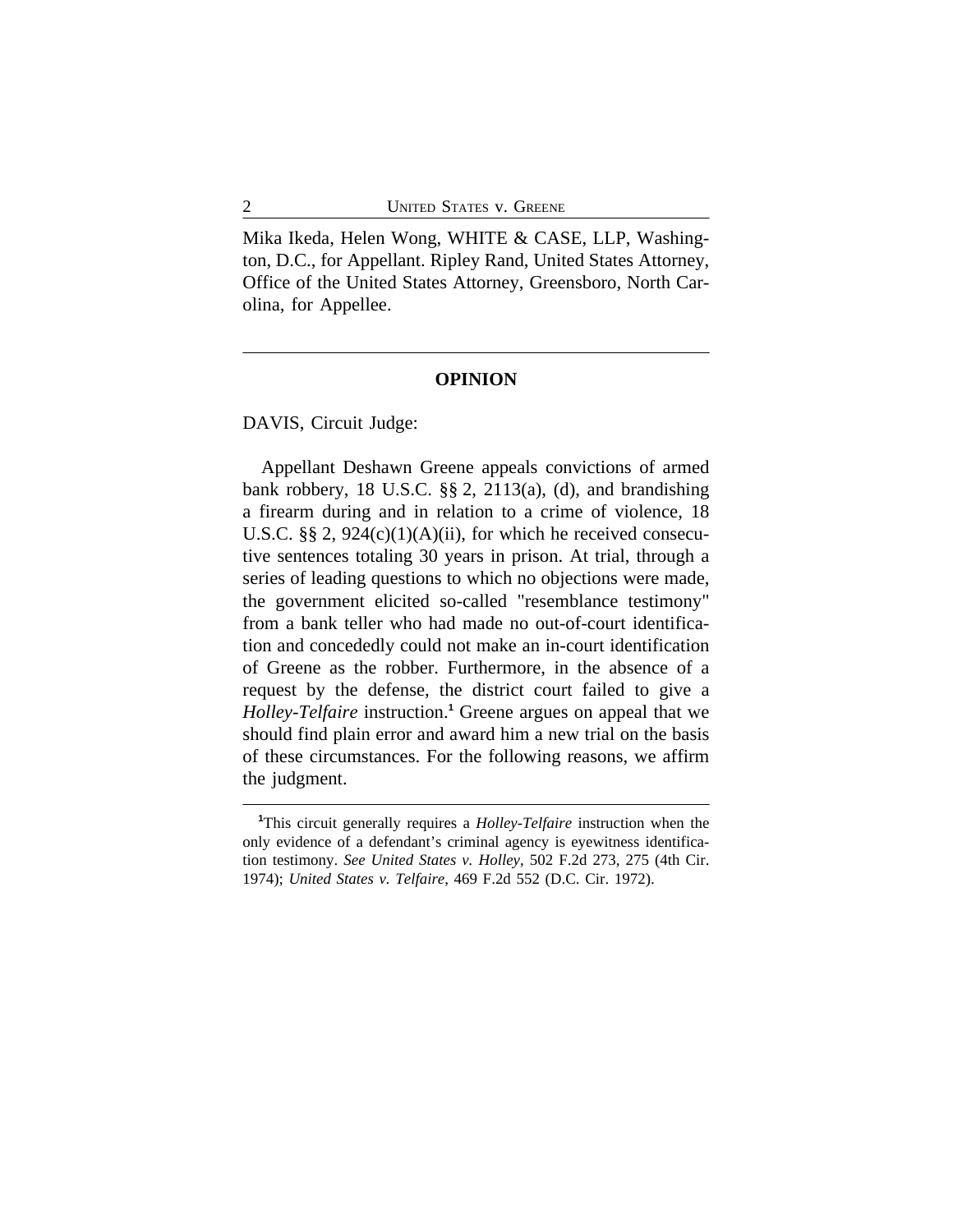#### A.

#### 1.

On May 6, 2009, an armed individual robbed the Fifth Third Bank in Kannapolis, North Carolina. The individual entered the bank around 11:30 a.m., pointed a silver-colored revolver at two employees, and demanded money. The robber first walked up to the counter of teller Alice Bolder, who was so frightened that she got under her counter. He then turned toward teller Kevin Morrison, pointed the gun at Morrison's chest, and demanded money. Morrison emptied a cash drawer and put the money into a bag. The robber then returned his attention to Bolder, pointing the gun at her and telling her to get up. Bolder did so, and she placed cash, along with a dye pack, into a purple bag given to her by the robber. The robber then left the bank. The total amount taken was \$1,798.

#### $2<sub>1</sub>$

Witnesses gave police varying accounts of the appearance of the robber, who was wearing a disguise, in the immediate aftermath of the event, and they later testified to varying descriptions at trial. Shortly after the robbery, Bolder described the robber as an African-American male wearing a female wig, a long skirt, pants underneath the skirt, sneakers, a felt-type jacket with an emblem on it, large sunglasses, and carrying a purple tote bag. On one page of a robbery description form, Bolder described the robber as being 6-feet-5 inches tall and weighing about 160 pounds. On a second page of the form, she wrote that the robber was 6-foot-2. Morrison described the robber as a male wearing a long black skirt, a wig, large sunglasses, and a black hoodie. In a robbery description form, Morrison wrote that the robber was between 6 feet and 6-foot-2 and appeared to weigh between 140 and 160 pounds.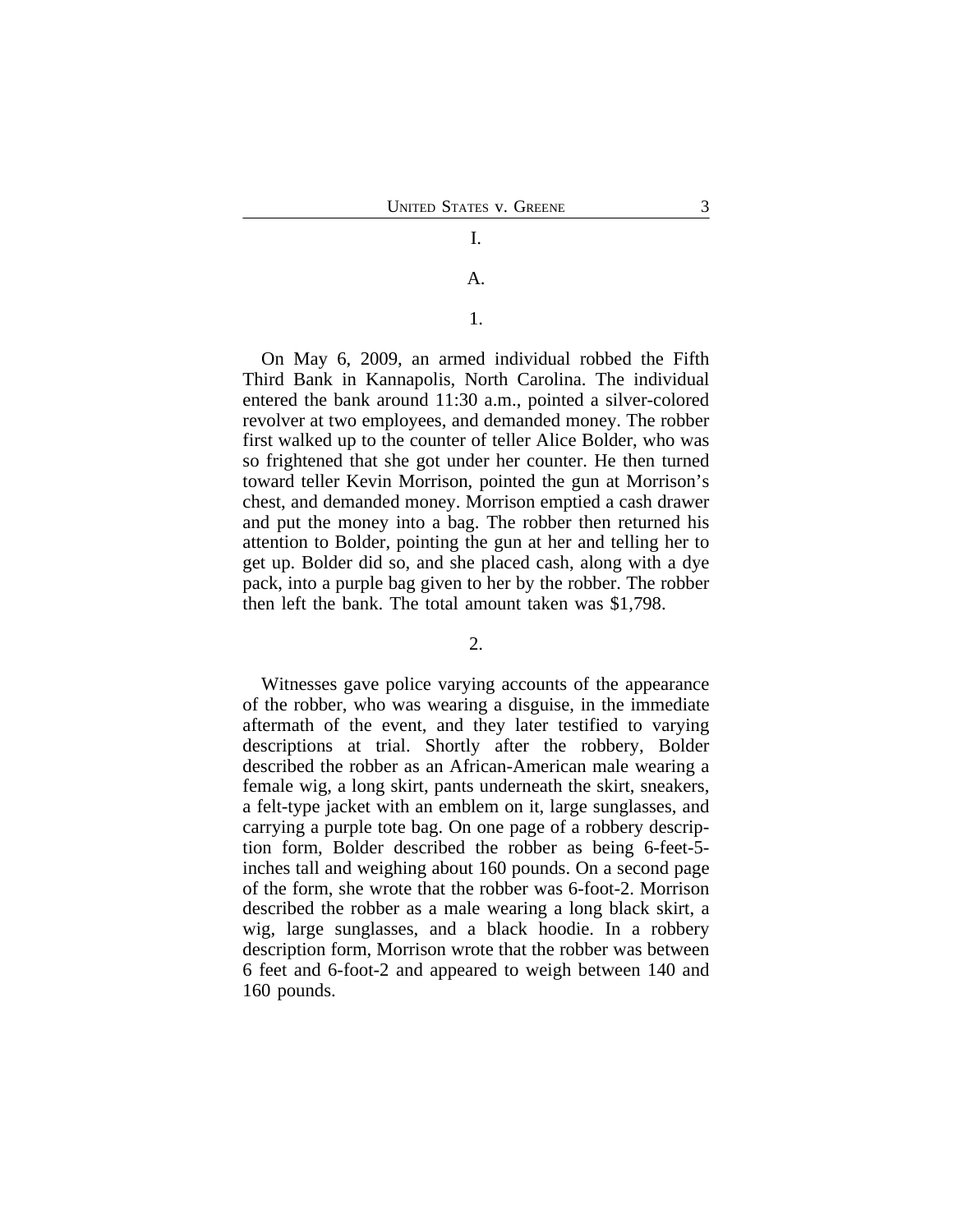At trial, bank employee Kathy Jarvis testified the robber was an African-American "dressed in all black," but provided no further description. J.A. 74. She said she could not tell if the robber was a man or a woman. Jarvis testified that the robbery took three minutes. Morrison testified that it took five to ten minutes, and Bolder testified that it lasted ten to fifteen minutes.

A witness standing outside the bank, Sonya Shell, testified that she saw a "strangely dressed" person with a red wig, but could not tell if the person was a man or a woman. J.A. 172- 73. Shell testified that after the robber left the bank, she saw the dye pack explode — "a big cloud of pink smoke went up in the air" — and the robber got into a silver car and "they took off." J.A. 168.

3.

The investigation of the robbery that ultimately led to Appellant Greene first focused on the silver getaway vehicle. An anonymous tip alerted police that the car involved in the robbery could be found at a house in nearby Enochville, North Carolina. An officer went to the house and found a silver Honda belonging to Angela Lear. During a consent search of the vehicle, the officer noted red stains inside the car consistent with the discharge of a red dye pack, and later testing confirmed that the stains were consistent with substances contained in such packs. Officers located Angela Lear's husband, Jay Dustin Lear, who told police at first that he had loaned the silver Honda to a crack dealer named "Slim" on the day of the robbery. In a second interview soon thereafter, Lear changed his story. He admitted that he and Greene (known to Lear by his street name, "Train") planned the bank robbery and that Greene was the one who entered the bank.**<sup>2</sup>**

**<sup>2</sup>**Early in the investigation, Lear identified a photo of Greene as his accomplice, and led police to the home of Greene's girlfriend, where they arrested Greene.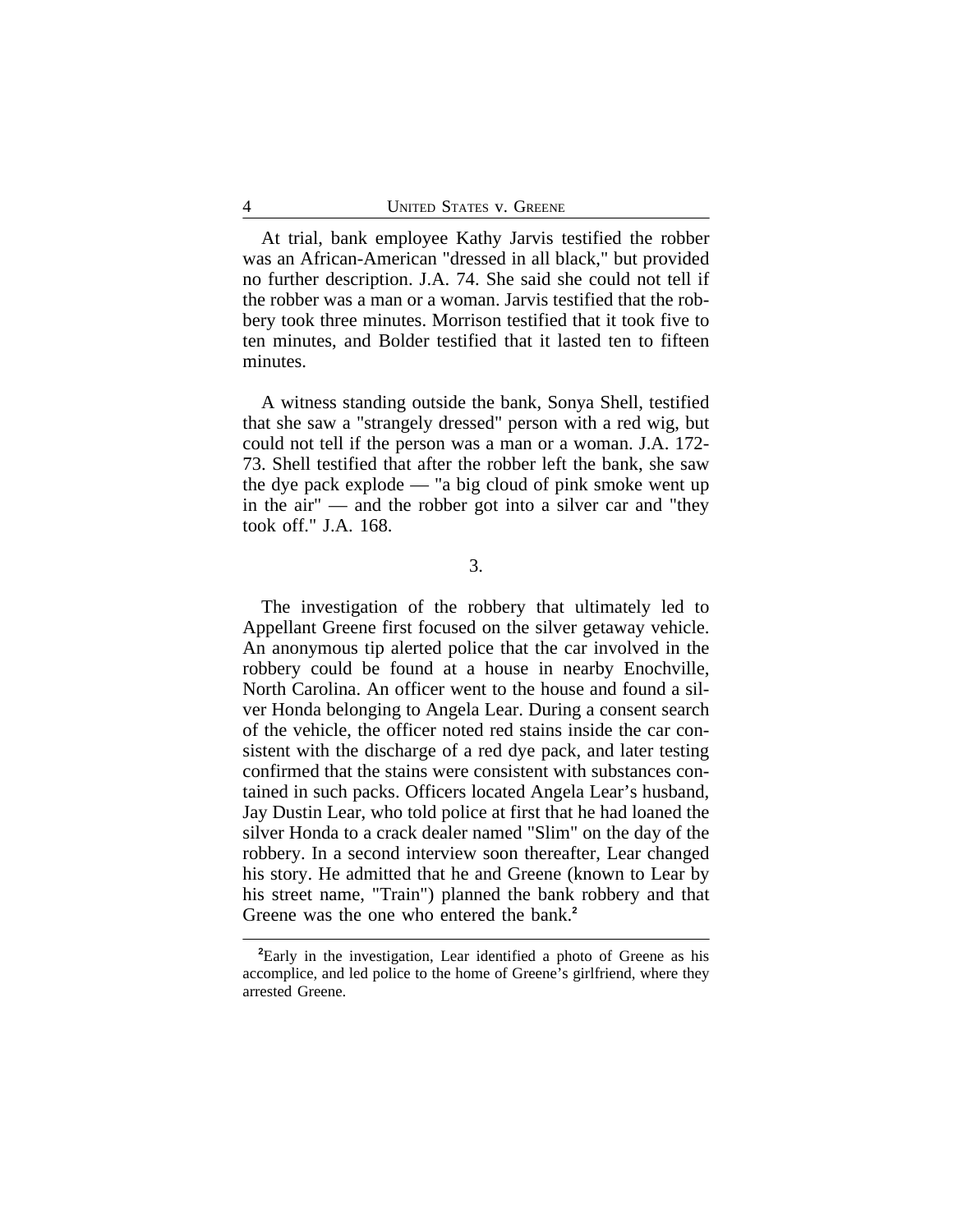| <b>UNITED STATES V. GREENE</b> |  |
|--------------------------------|--|
|--------------------------------|--|

Specifically, Lear testified as follows, pursuant to a plea agreement after pleading guilty to his role in the robbery. On the morning of the robbery, he picked up Greene at the home he shared with his girlfriend. Greene had a chrome handgun. He dropped Greene off at the Fifth Third Bank, drove down the block, and then drove back to the bank to pick up Greene after the robbery. They then drove to a nearby apartment where they stashed the stolen money and the costume Greene wore in the robbery. Lear gave some of the money to two friends, who took it to car washes to "recycle" it by exchanging it for coins. J.A. 119. Later, police found red-stained United States currency in the car wash change machines.

Police found no physical evidence linking Greene to the crime. They searched for but did not find any identifiable prints at the bank. They did not find any of Greene's fingerprints in the silver Honda. Police did not process for fingerprints the currency recovered from the change machines. Police searched for but could not locate the articles used in the robbery — the purple bag, the dress, the wig, and the gun (although they recovered a pair of sunglasses from Greene's residence). Police never asked any witnesses to the robbery, including the bank employees, to identify any potential suspect in a lineup or photo array. Thus, the only direct evidence of Greene's participation in the robbery was Lear's testimony to that effect. Lear, a longtime drug addict and a convicted felon, was subjected to vigorous cross examination.

4.

On direct examination at trial, some seventeen months after the robbery, bank teller Bolder described the robber as a black male wearing a skirt, a wig, and sunglasses, but she was not asked to attempt an identification of Greene and she did not identify him as the robber. On cross examination, she said the robber was about 6 feet tall but acknowledged that on the robbery description form, she had described the robber as 6-foot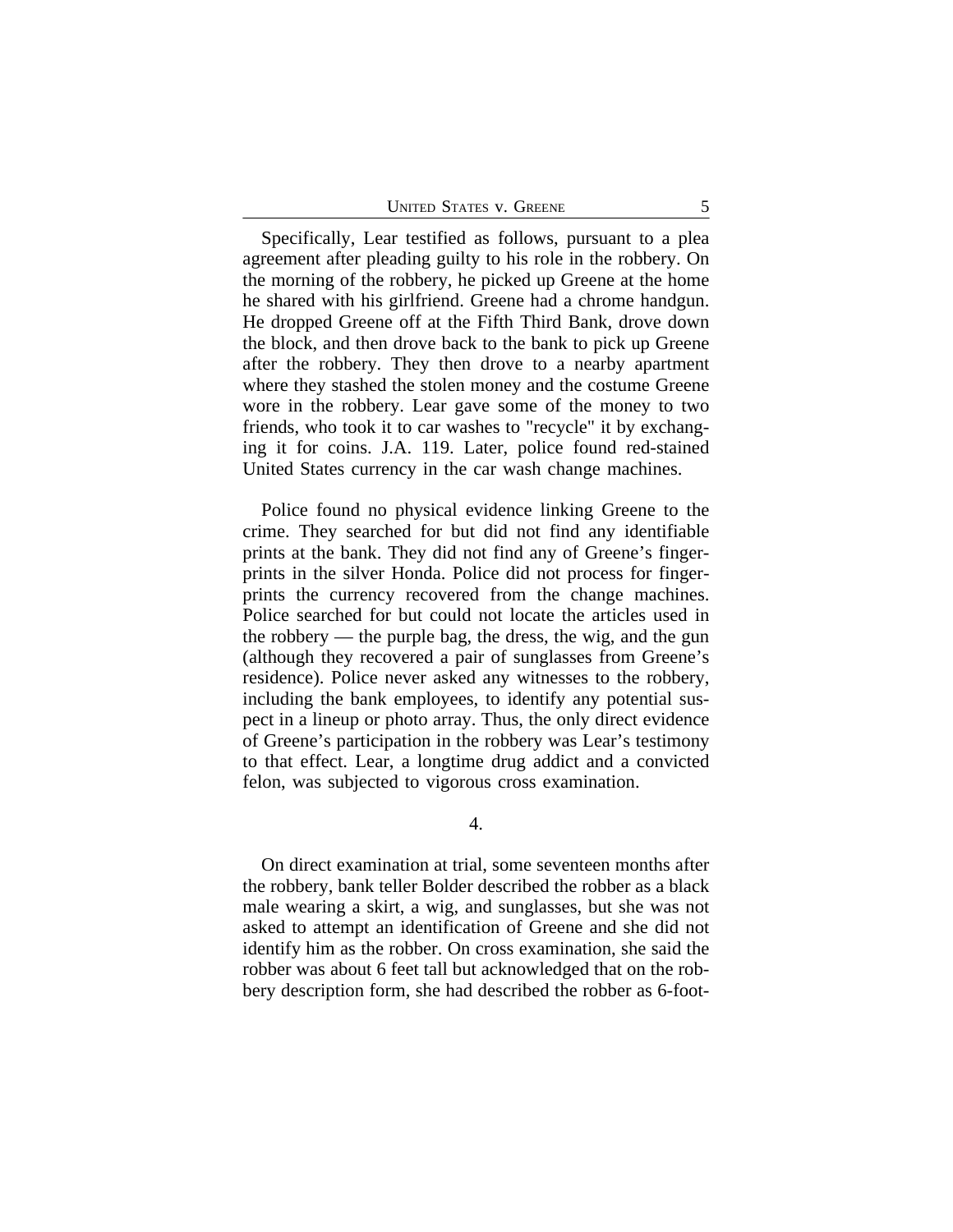5. She also stated that she was never asked to identify the robber through a lineup or photo array.

Then, on redirect examination, the following exchange occurred between the prosecutor and Bolder:

Q: Now, have you had an opportunity to look at the defendant today while you're here?

A: No, I haven't.

Q: Have you looked at him over here while we've been in the courtroom?

A: I tried not to.

Q: Can you look at him for a moment?

A: Yes.

Q: Do you see any similarities with Mr. Greene and the person that took the money from you there on May the 6th, 2009?

A: Yes.

Q: Tell the members of the jury and the Court what those similarities are.

A: The nose, I remember the teeth, the slimness of the face, and vaguely the mouth.

J.A. 93-94. The defense did not object to this line of questioning.

#### B.

The jury found Greene guilty of bank robbery, 18 U.S.C. § 2113(a); armed bank robbery, 18 U.S.C. §§ 2113(a),(d); and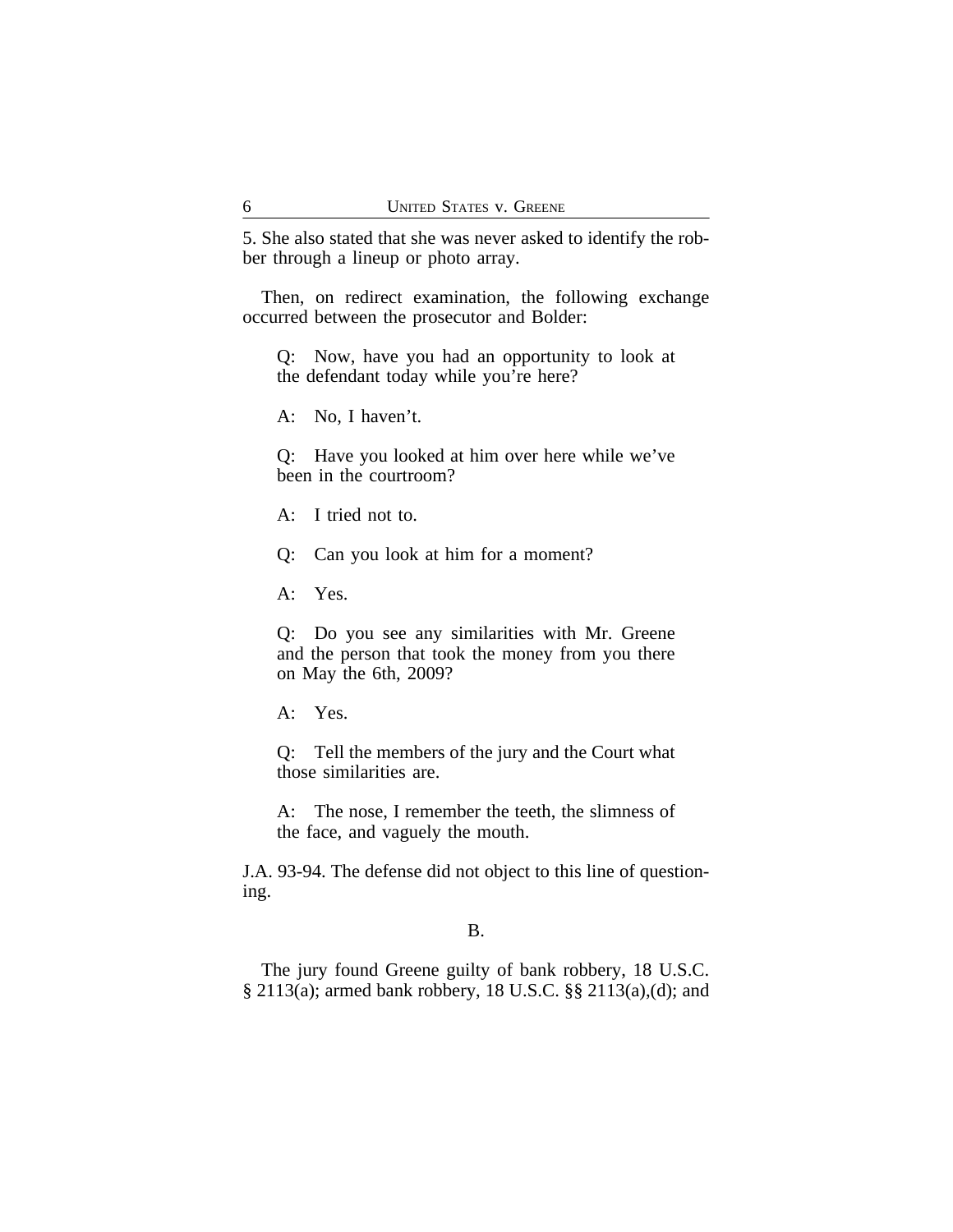brandishing a firearm during and in relation to a crime of violence, 18 U.S.C.  $\S 924(c)(1)(A)(ii)$ . The district court merged the bank robbery conviction into the armed robbery count and imposed a sentence of twenty-three years for armed bank robbery and seven years for brandishing a firearm, to be served consecutively, for a total of 30 years.

Greene noted a timely appeal to this Court. We have jurisdiction pursuant to 28 U.S.C. § 1291.

#### II.

Greene appeals his convictions on two grounds. First, he argues the district court erred in admitting Bolder's testimony, which he claims was the product of unnecessarily suggestive questioning that resulted in the admission of unreliable identification evidence violative of due process. Second, he argues the district court erred in not providing the jury with a *Holley*-*Telfaire* instruction regarding eyewitness identification.

As to both issues, our standard of review is plain error because Greene did not object at trial to the identification testimony or the lack of a *Holley*-*Telfaire* instruction. *See* Fed. R. Crim. P. 52(b) ("A plain error that affects substantial rights may be considered even though it was not brought to the court's attention."). Under the plain error standard, the appellant must show (1) there was error; (2) the error was plain under current law; and (3) the error affected appellant's substantial rights. *United States v. Rolle*, 204 F.3d 133, 138 (4th Cir. 2000). Finally, for this Court to notice the error, the error "must seriously affect the fairness, integrity or public reputation of judicial proceedings." *Id.* (citation and internal quotation marks omitted). This Court must notice an error that "causes the conviction or sentencing of an actually innocent defendant." *Id.* at 139 (citation and internal quotation marks omitted).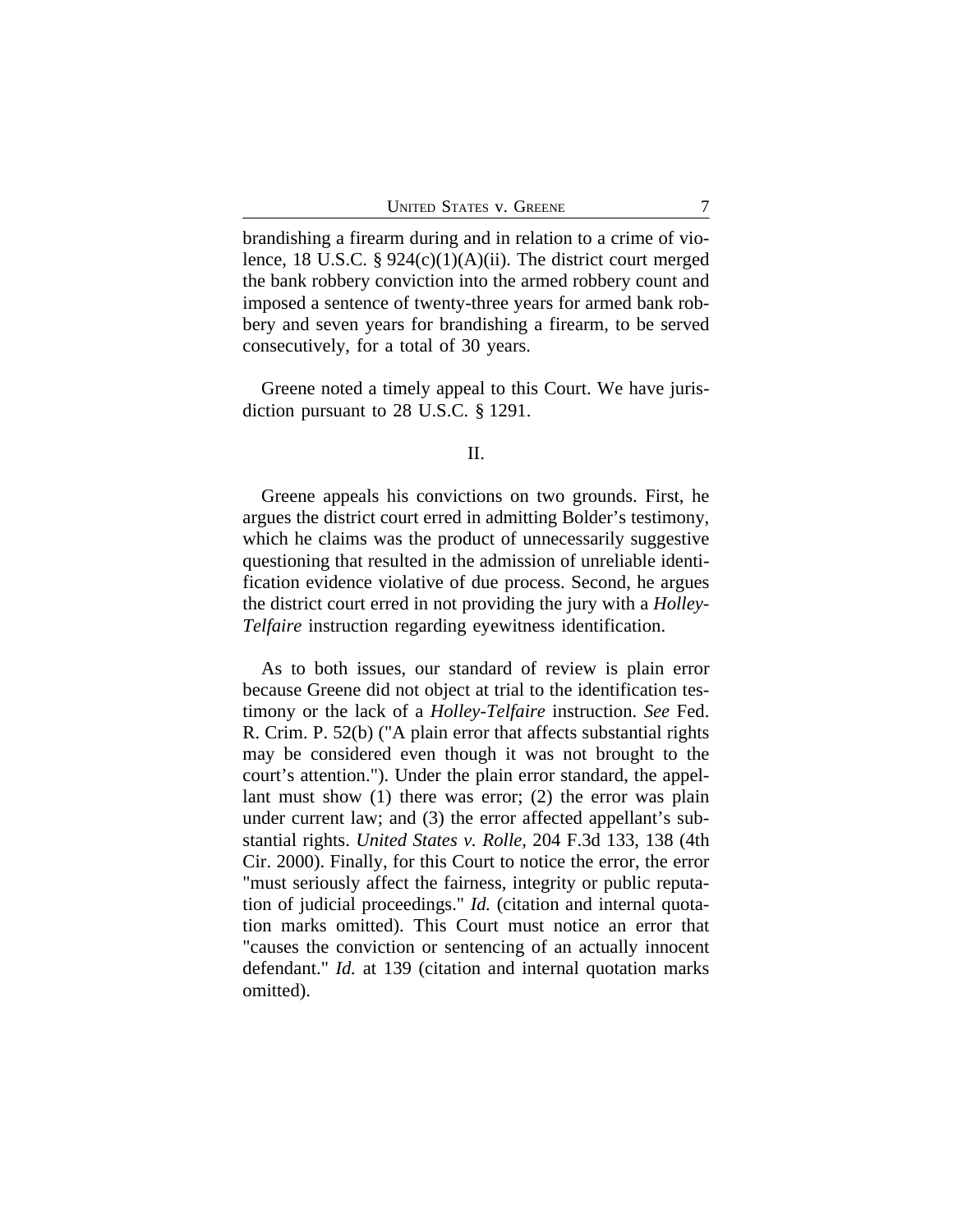## III.

A.

We first consider whether the government erred in eliciting, and the district court erred in admitting, the testimony of bank teller Bolder.

We begin by examining the background of so-called "resemblance evidence" inasmuch as the government seems to contend that such evidence is not subject to the same level of constitutional scrutiny as more classic eyewitness identification evidence. This Court has viewed resemblance testimony with skepticism. In *Patler v. Slayton*, 503 F.2d 472 (4th Cir. 1974), we stated that "if there is a line between 'resemblance' and 'identification' testimony it is admittedly thin. Although thin, we think it is a line worth drawing." *Id.* at 476 (citation omitted). But *Patler* differs from this case in important ways.

In *Patler*, a witness who, from her car, had seen a man appear in front of her and then run behind her, testified that the man had "dark hair," "a dark complexion," and "was of medium build and height." *Id.* at 474. At trial the witness was asked to describe the person she saw. *Id.* The following colloquy took place:

A: I believe that he was dark haired and he had either a brownish or a dark brown coat on, and he looked something like what Mr. Patler looks like.

Q: Where did you see Mr. Patler?

A: I saw Mr. Patler again in the courtroom.

*Id.* The witness previously had twice been asked by the police to attend the defendant's preliminary hearings to get a better view of him to help her identify him. *Id.* We strongly condemned such a procedure but held that the witness's descrip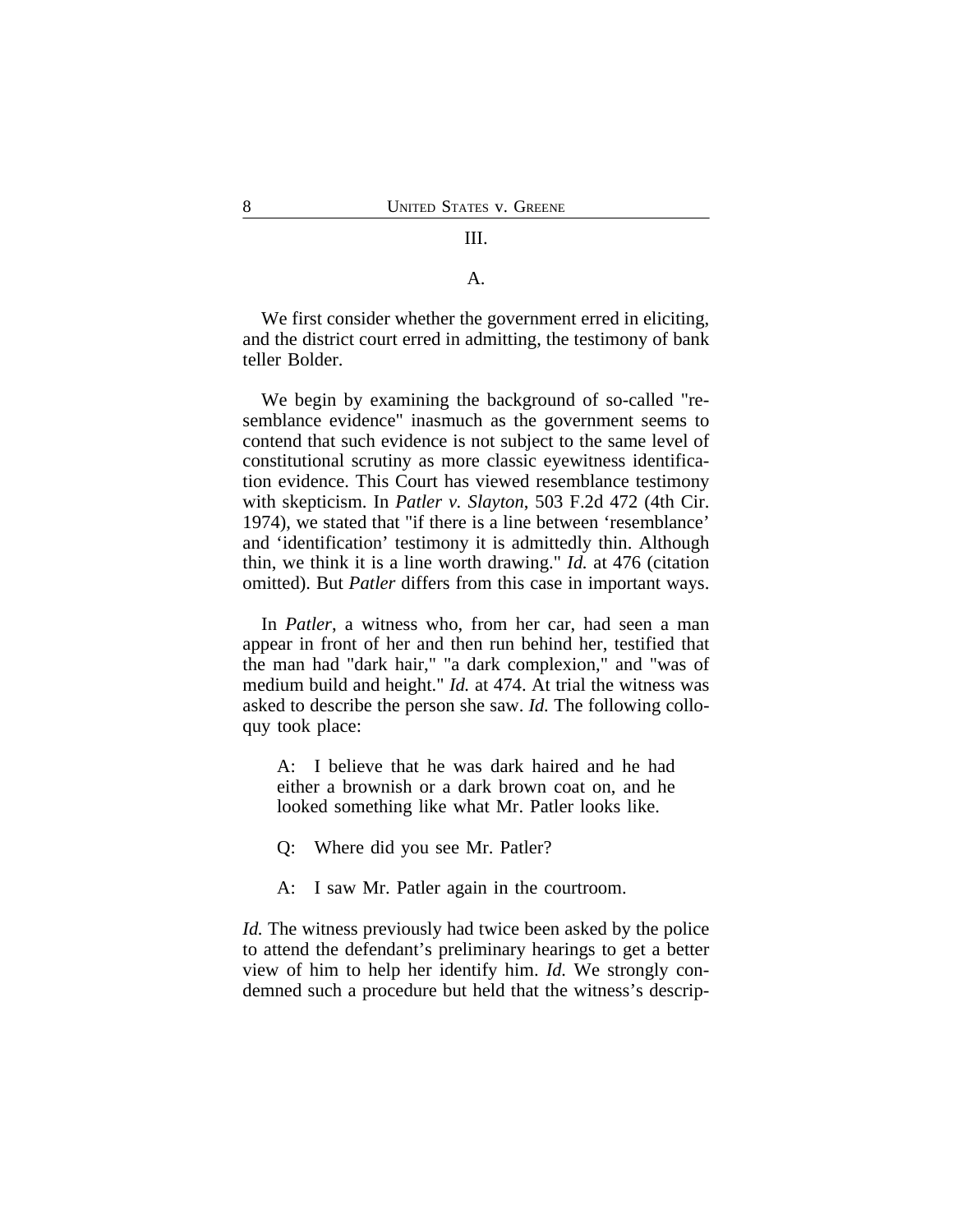tions of the perpetrator were "less dangerous" than direct identification testimony, and thus affirmed the conviction. *Id.* at 477.

We note that, as egregious as the police tactics in *Patler* were, on the stand the witness was asked to describe the person she saw the day of the crime; her attention was not directed to the defendant seated in the courtroom. *Id.* Furthermore, without prompting by the prosecutor, she volunteered her opinion that the man she saw "looked something like" the defendant on trial. *Id.* Other cases in which courts allowed resemblance testimony are similar: Witnesses were asked to describe what they had seen, or if anyone in the courtroom resembled the perpetrator. *See, e.g.*, *United States v. Garcia-Ortiz*, 528 F.3d 74, 79 (1st Cir. 2008) ("At trial, the Government asked Gomez if anybody in the courtroom resembled the person that Rivera identified."); *United States v. Bush*, 749 F.2d 1227, 1231 (7th Cir. 1984) (the witness was asked, "Do you see anybody here in the courtroom today that resembles one of the two men who robbed you on that day . . . ?") (ellipsis in original); *United States v. Brooks*, 449 F.2d 1077, 1081 n.3 (D.C. Cir. 1971) (witnesses were asked, "Do you see anybody/anyone in the courtroom today who resembles the person you saw?").

Here, the witness was asked not to describe the perpetrator, as in *Patler*, or if anyone in the courtroom resembled the perpetrator, as in the above cited cases; rather, the prosecutor pointedly drew the witness's attention *to the defendant* and instructed her to tell the jury what similarities existed between the defendant and the robber. *See* J.A. 93-94. The district judge, who was in the courtroom and best positioned to consider the testimony in its proper context, took it as identification testimony. *See* J.A. 97 ("I'm still thinking about this incourt identification.").

The Supreme Court has established a two-step process to determine whether identification testimony is admissible. *See*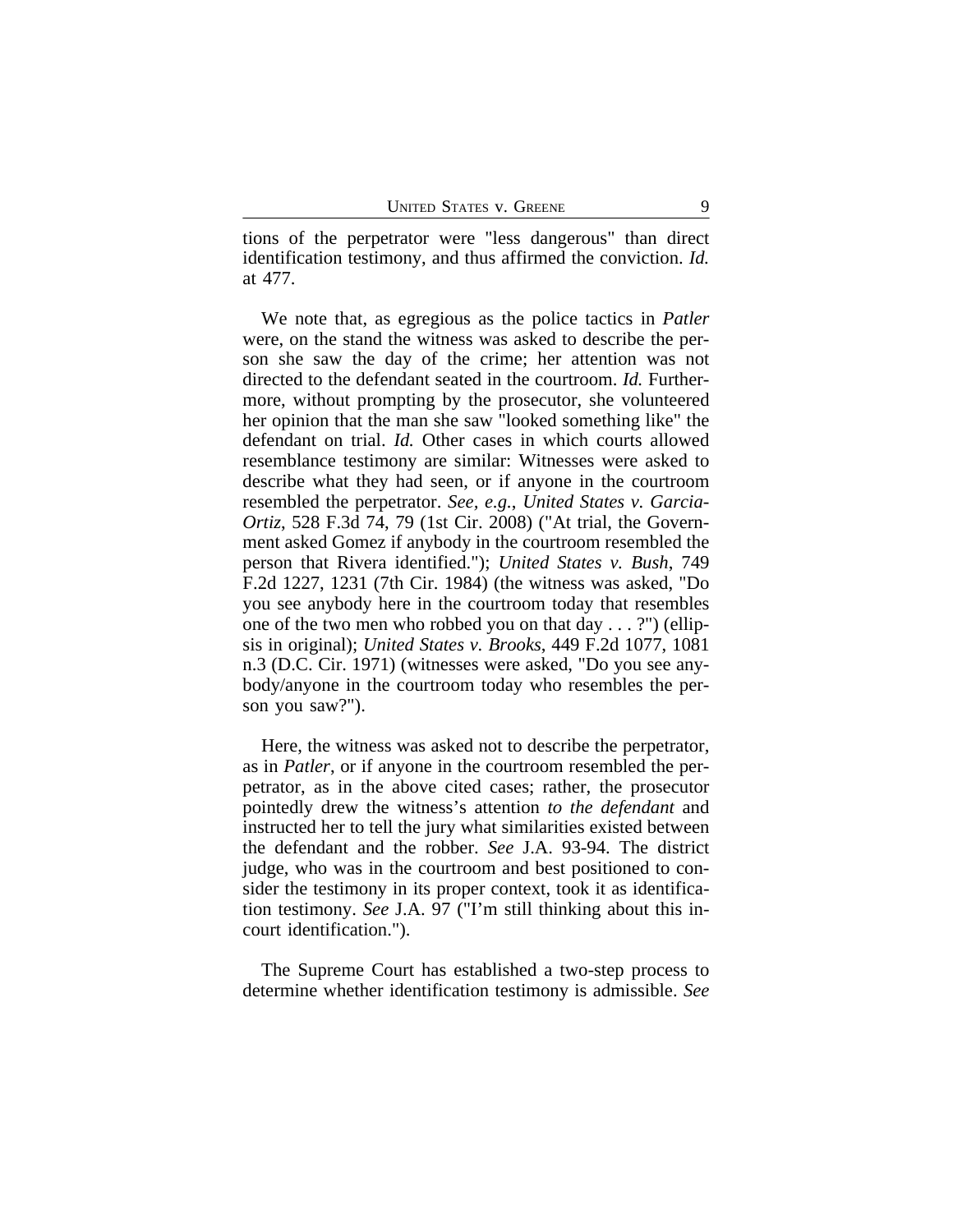*Manson v. Brathwaite*, 432 U.S. 98, 110 (1977); *Satcher v. Pruett*, 126 F.3d 561, 566 (4th Cir. 1997). "First, the court must consider whether the identification procedure is unnecessarily suggestive." *Satcher*, 126 F.3d at 566. "Second, if the procedure was unnecessarily suggestive, a court must look at several factors to determine if the identification testimony is nevertheless reliable under the totality of the circumstances." *Id.***<sup>3</sup>** Those factors were set out by the Supreme Court in *Neil*

In *Lawson*, a unanimous Oregon Supreme Court noted that since 1979, when that court's controlling case on eyewitness identification was decided, "there have been more than 2,000 scientific studies conducted on the reliability of eyewitness identification." 2012 WL 5955056, at \*9. In reviewing that research, the court stated, "[W]e believe that it is imperative that law enforcement, the bench, and the bar be informed of the existence of current scientific research and literature regarding the reliability of eyewitness identification because, as an evidentiary matter, the reliability of eyewitness identification is central to a criminal justice system dedicated to the dual principles of accountability and fairness." *Id.* The court concluded that the factors it had previously used in assessing the reliability of eyewitness identifications — factors based on *Manson* — were "incomplete and, at times, inconsistent with modern scientific findings." *Id.* at \*13.

The New Jersey and Oregon opinions represent a growing awareness that the continuing soundness of the *Manson* test has been undermined by a substantial body of peer-reviewed, highly reliable scientific research. *See also* Brandon L. Garrett, *Eyewitnesses and Exclusion*, 65 Vand. L. Rev. 451, 453 (2012) ("When *Manson* was decided, social scientists had just embarked on a course of experimental research that would revolutionize our understanding of human memory.").

<sup>&</sup>lt;sup>3</sup>The highest courts of two states have recently called into question the *Manson* test, based on the last 35 years of social science research into the reliability of eyewitness identifications. *See New Jersey v. Henderson*, 27 A.3d 872 (N.J. 2011); *Oregon v. Lawson*, \_\_\_ P.3d \_\_\_, 2012 WL 5955056 (Or. Nov. 29, 2012). In both instances, the courts provided defendants greater protections than *Manson* prescribes. After a thorough inquiry, the New Jersey Supreme Court found "convincing proof that the current test for evaluating the trustworthiness of eyewitness identifications should be revised," adding, "Study after study revealed a troubling lack of reliability in eyewitness identifications." *Henderson*, 27 A.3d at 877. The problem was urgent, the court noted in its unanimous opinion: "At stake is the very integrity of the criminal justice system and the courts' ability to conduct fair trials." *Id.* at 879.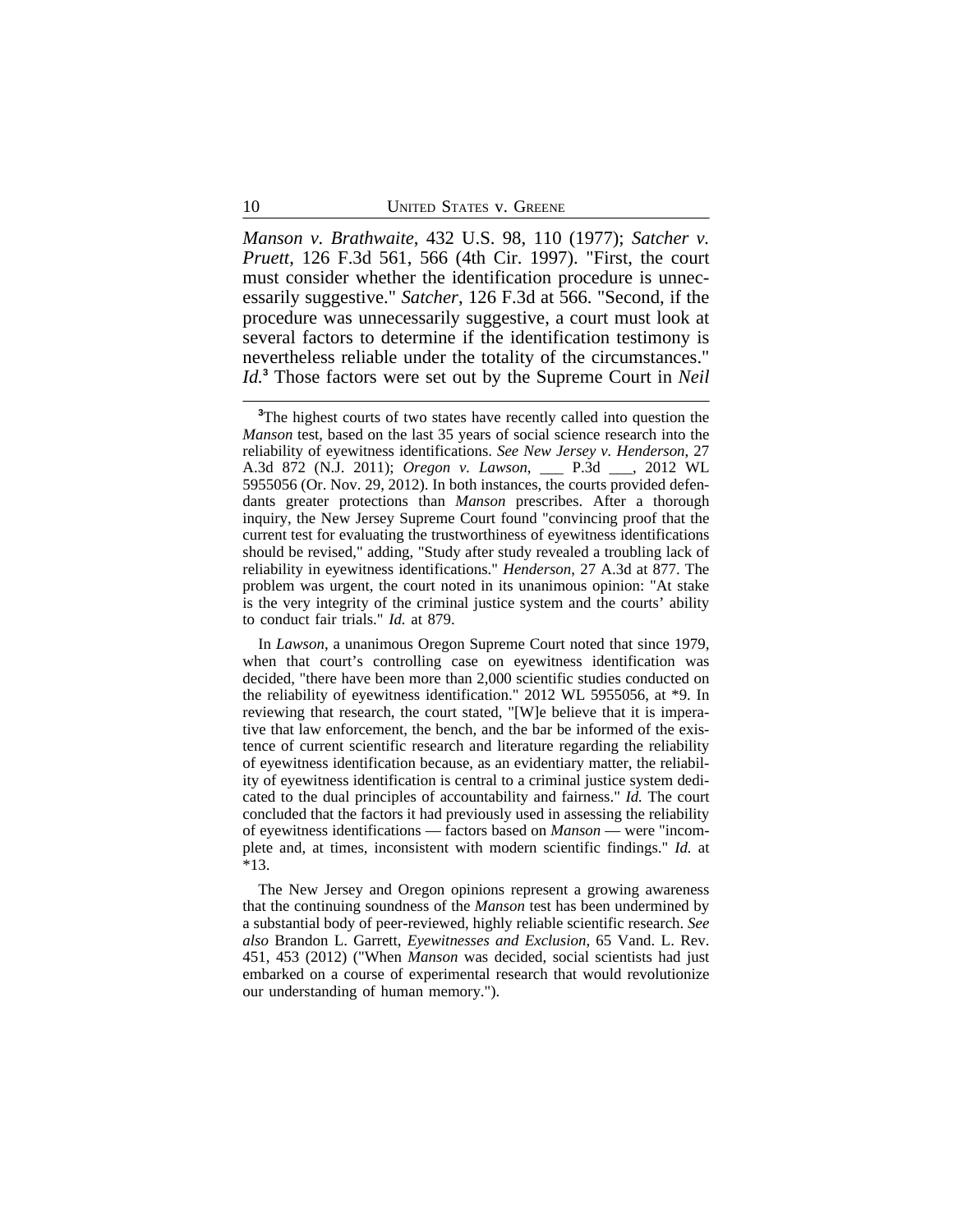*v. Biggers*, 409 U.S. 188, 199-200 (1972). Before turning to those factors, we first consider whether Bolder's testimony was unnecessarily suggestive.

1.

The Due Process Clause of the Fourteenth Amendment protects individuals from unreliable identifications that result from impermissibly suggestive procedures. *See Manson*, 432 U.S. at 113. We have stated, "A procedure is unnecessarily suggestive if a positive identification is likely to result from factors other than the witness's own recollection of the crime." *Satcher*, 126 F.3d at 566. We have also noted that the phrasing of a question may suggest a desired response. *Smith v. Paderick*, 519 F.2d 70, 75 n.6 (4th Cir. 1975). For instance, the question, "What color tie was he wearing?" is not likely to elicit an answer of "None." *Id.* Without question, we are well aware of the danger of erroneous eyewitness identifications:

Positive identification testimony is the most dangerous evidence known to the law. That is true because it is easier to deceive ourselves than others: pressured to help solve a heinous crime, often conscious of a duty to do so, and eager to be of assistance, a potential witness may be readily receptive to subtle, even circumstantial, insinuation that the person viewed is the culprit. Unless such a witness is far more introspective than most, and something of a natural-born psychologist, he is usually totally unaware of all of the influences that result in his say, "That is the man."

*Id.* at 75. We added, "Tainted identification evidence cannot be allowed to go to a jury because they are likely to accept it uncritically." *Id.*

The Second Circuit has found that when a defendant was the only African-American in the courtroom, and was seated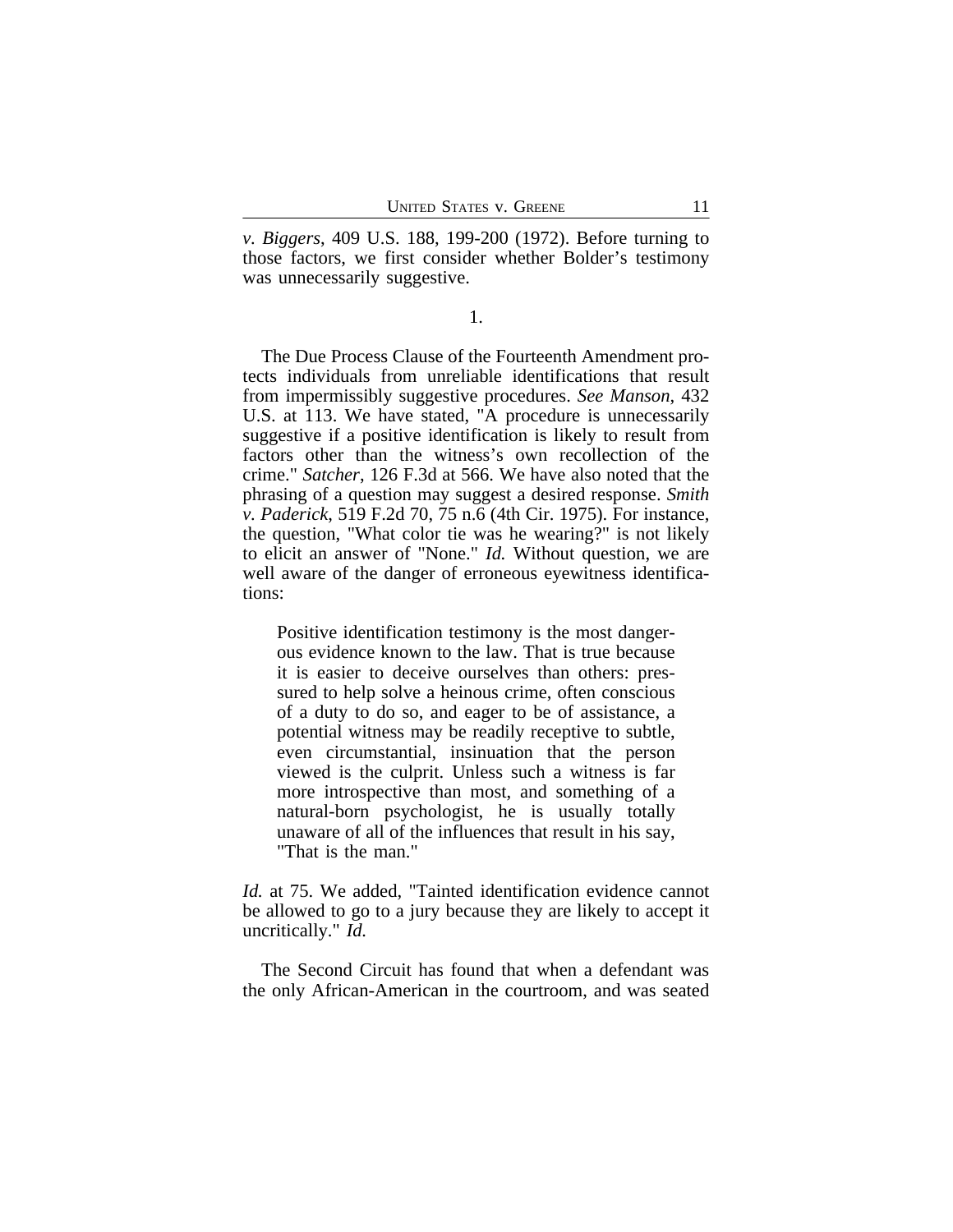at the defense table, the in-court identifications by three witnesses were "so clearly suggestive as to be impermissible." *United States v. Archibald*, 734 F.2d 938, 942-43 (2d Cir. 1984). "Any witness, especially one who has watched trials on television, can determine which of the individuals in the courtroom is the defendant, which is the defense lawyer, and which is the prosecutor." *Id.* at 941. The *Archibald* court ultimately found, however, that admitting the in-court identifications was harmless error because the witnesses had also identified the defendant in photo arrays prior to trial. *Id.* at 943.

The Third Circuit held that when a witness sitting outside the courtroom saw the defendant walk past her in shackles and with a U.S. Marshal at each side, the witness's later incourt identification should not have been admitted. *United States v. Emanuele*, 51 F.3d 1123, 1130 (3d Cir. 1995). The identification was "impermissibly suggestive" and obtained "in violation of defendant's right to due process." *Id.* at 1130- 31. That witness, a bank teller, had been unable to identify the defendant in a photo array prior to trial. *Id.* at 1127. The court reversed the conviction because it determined that the in-court identification was "crucial evidence on the robbery's identity." *Id.* at 1132.

The Fifth Circuit, in another bank robbery case in which a teller's in-court identification was at issue, held that "it is obviously suggestive to ask a witness to identify a perpetrator in the courtroom when it is clear who is the defendant." *United States v. Rogers*, 126 F.3d 655, 658 (5th Cir. 1997). In *Rogers*, when the teller first took the stand, she described what the robber was wearing. *Id.* at 657. But following crossexamination, the prosecutor thought that he saw something odd about the witness. *Id.* He asked an FBI agent to approach the witness, and she told the agent that she recognized the defendant as the robber. The witness was recalled to the stand and provided an in-court identification. *Id.* In holding the identification to be impermissibly suggestive, the Fifth Circuit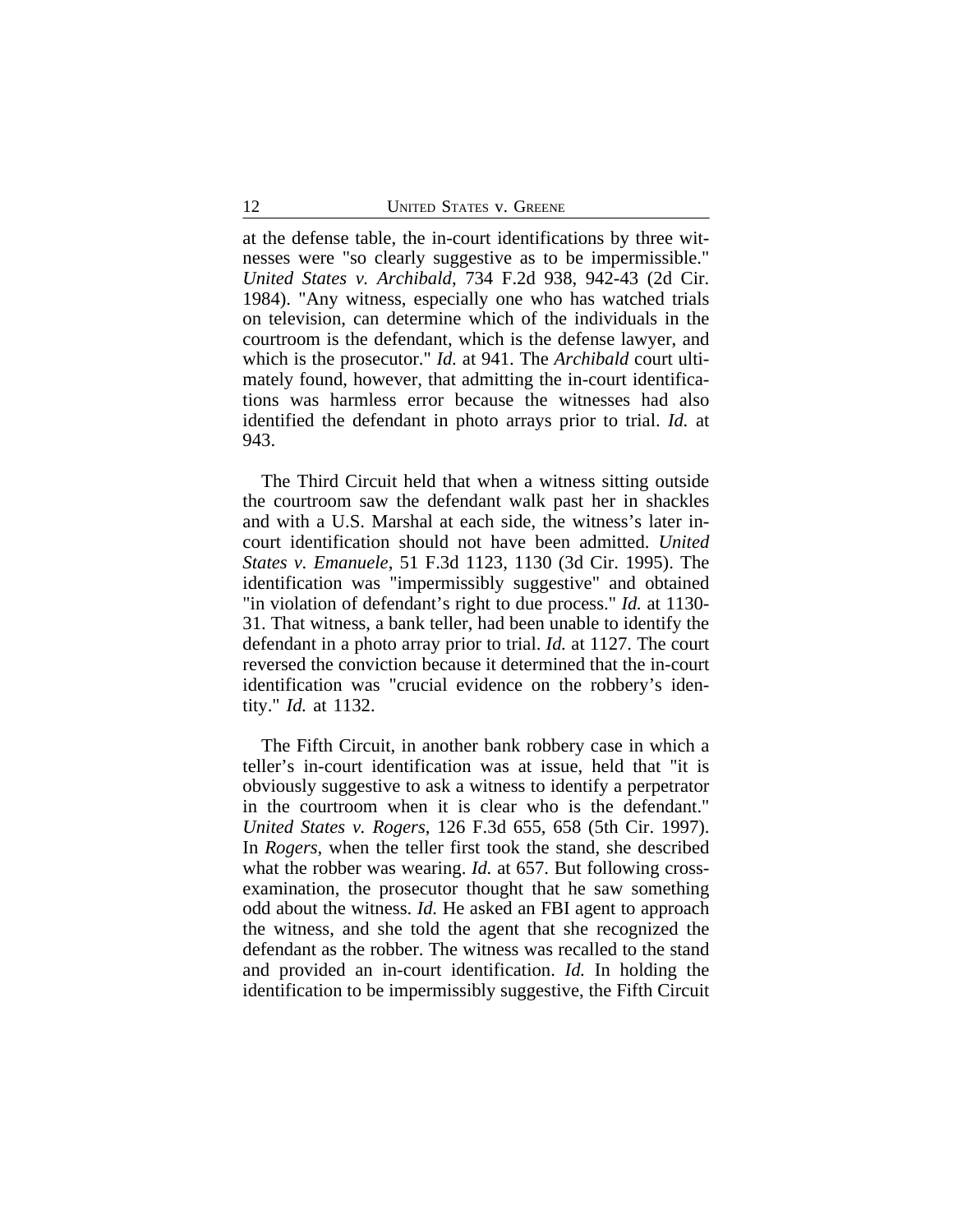noted that ten months had passed between the crime and the identification and stated that the circumstances surrounding the identification rose to the level of a due process violation. *Id.* at 659. "Even the best intentioned among us cannot be sure that our recollection is not influenced by the fact that we are looking at a person we know the Government has charged with a crime." *Id.*

The New Jersey Supreme Court last year undertook an exhaustive evaluation of eyewitness reliability in *New Jersey v. Henderson*, 27 A.3d 872 (N.J. 2011). The court was particularly skeptical of identifications made as part of show-ups, which are similar to in-court identifications. *Id.* at 903. The court found show-ups to be "inherently suggestive," and stated:

Experts believe the main problem with showups is that—compared to lineups—they fail to provide a safeguard against witnesses with poor memories or those inclined to guess, because every mistaken identification in a showup will point to the suspect. In essence, showups make it easier to make mistakes.

*Id.* Reviewing the social science research, the court noted that show-ups performed within minutes of an encounter were just as accurate as lineups. *Id.* But reliability quickly declined. Show-ups occurring only *two hours* after the encounter frequently led to misidentifications. *Id.*

Manifestly, whether the testimony in the instant case is properly classified as resemblance testimony or identification testimony is not relevant to the suggestiveness inquiry. Our inquiry here concerns the questions asked by the prosecutor and the circumstances in which the witness offered testimony (on leading questions, no less) on the basis of which the jury could rest a finding (as corroborative of the direct testimony of an alleged accomplice testifying pursuant to a plea agree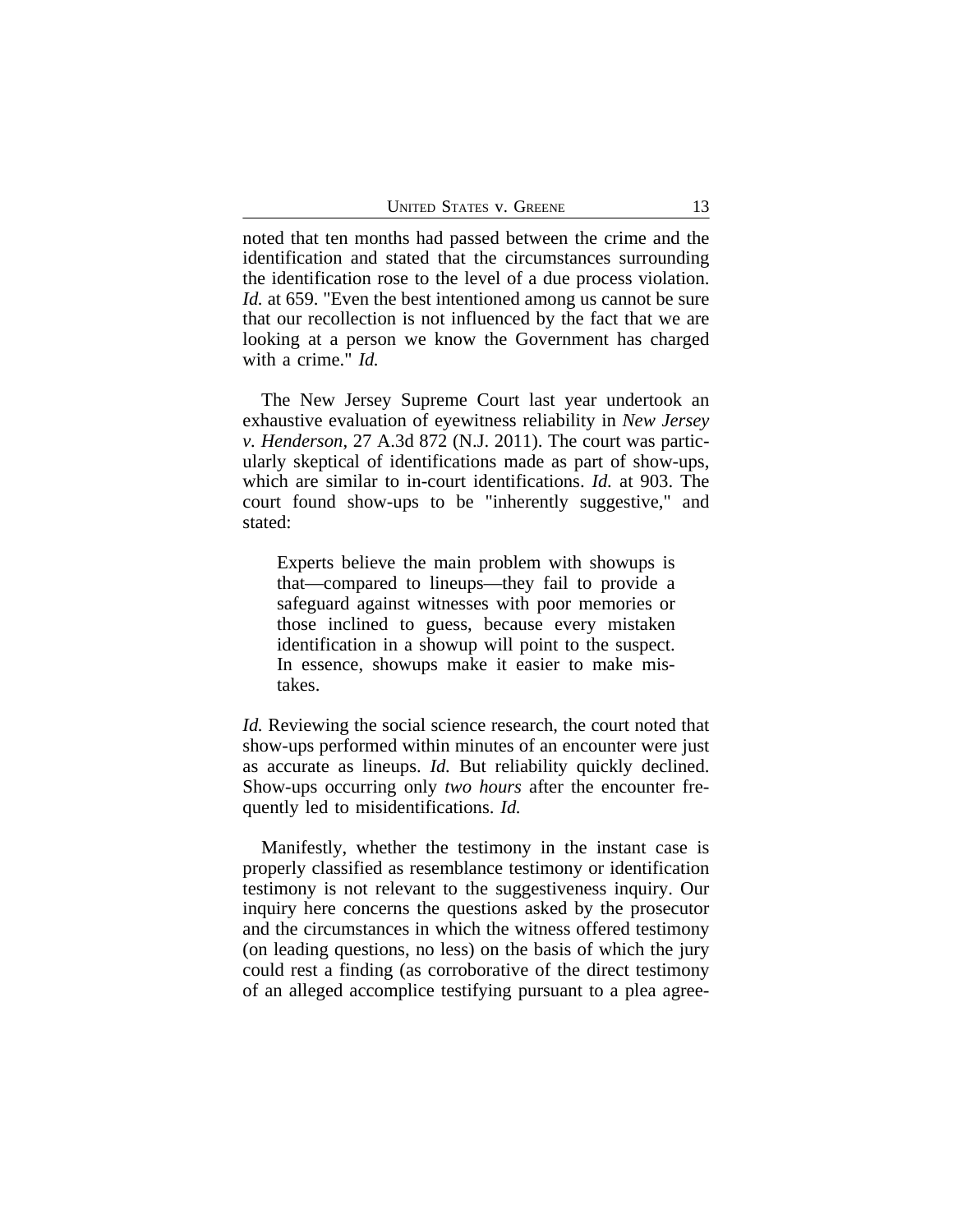ment) of the defendant's participation in the charged bank robbery.

The questioning here, and thus the circumstances leading to the identification evidence, was unnecessarily suggestive. It was clear who in the courtroom was the defendant. Bolder was asked to look at the defendant: "Can you look at him for a moment?" J.A. 93-94. The prosecutor then asked Bolder if she saw any similarities between the defendant and the bank robber. She said, "Yes," and the prosecutor instructed her, "Tell the members of the jury and the Court what those similarities are." J.A. 93-94. This is exactly the sort of suggestive questioning we warned about in *Paderick*, where the phrasing of a question suggests the desired response. As in *Paderick*, the witness here, who was herself a victim of the robbery, likely felt pressured to help solve a crime and understandably wanted to be of assistance. Pressed for similarities, she found some: "The nose, I remember the teeth, the slimness of the face, and vaguely the mouth." J.A. 93-94.

The suggestive nature of this line of questioning is as clear as it is impermissible. Sitting across the courtroom from the defendant, with the judge and jury looking on, and a prosecutor drawing her attention to the defendant and asking for similarities, the witness understandably may have felt pressure to find something in the defendant that reminded her of the bank robber. These circumstances present a suggestive situation in which it is not clear whether the witness's own recollections, or outside pressures, are driving the testimony. *See Archibald*, 734 F.2d at 941 (when the defendant is seated at the defense table throughout the trial, it is "obviously suggestive" to ask witnesses to make an in-court identification). We therefore hold the procedure used to obtain the testimony was unnecessarily suggestive.

We now turn to whether Bolder's testimony was reliable.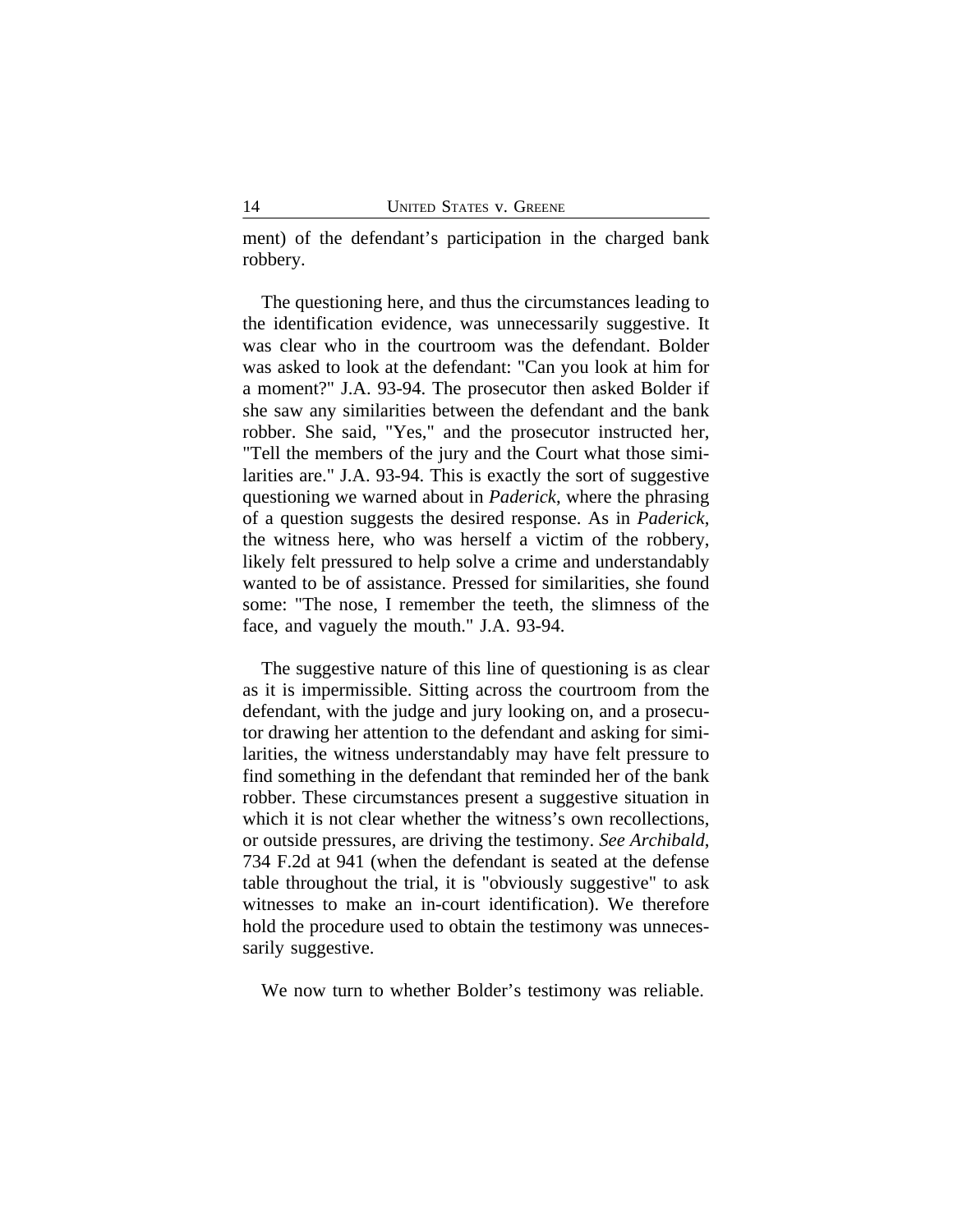Even if an impermissibly suggestive procedure is used to obtain an in-court identification, admission of the identification evidence is not error if the evidence was "nevertheless reliable under the totality of the circumstances." *Satcher*, 126 F.3d at 566; *see also United States v. Wilkerson*, 84 F.3d 692, 695 (4th Cir. 1996). "The factors the court may consider in measuring reliability include: (1) the witness' opportunity to view the perpetrator at the time of the crime; (2) the witness' degree of attention at the time of the offense; (3) the accuracy of the witness' prior description of the perpetrator; (4) the witness' level of certainty when identifying the defendant as the perpetrator at the time of the confrontation; and (5) the length of time between the crime and the confrontation." *Wilkerson*, 84 F.3d at 695 (citing *Biggers*, 409 U.S. at 199-200).

Applying those factors to the instant case, we think the unreliability of the in-court identification was clear. First, we note that the witness's opportunity to view the perpetrator was limited. The parties agree that given the short period of time the robber was in the bank and that he was wearing a long wig and sunglasses, Bolder had little time in which to observe him. *See* Gov't Br. 21 ("With respect to the first factor . . . the relatively short time at issue and the fact that the robber's face and body were both obscured by disguise indicate that Ms. Bolder's opportunity to view the robber was relatively limited.") (citations and internal quotation marks omitted). Similarly, the Fifth Circuit observed in a bank robbery case in which the robber was wearing wraparound sunglasses and a baseball cap: "In light of the short time for observation, and the extent to which the robber's face was obscured at the time of the crime, the witness's opportunity to view him must be regarded as relatively limited." *Rogers*, 126 F.3d at 658.

Second, Bolder's degree of attention to the robber at the time of the offense was greatly diminished due to her reasonable fear and the distraction of having a weapon pointed at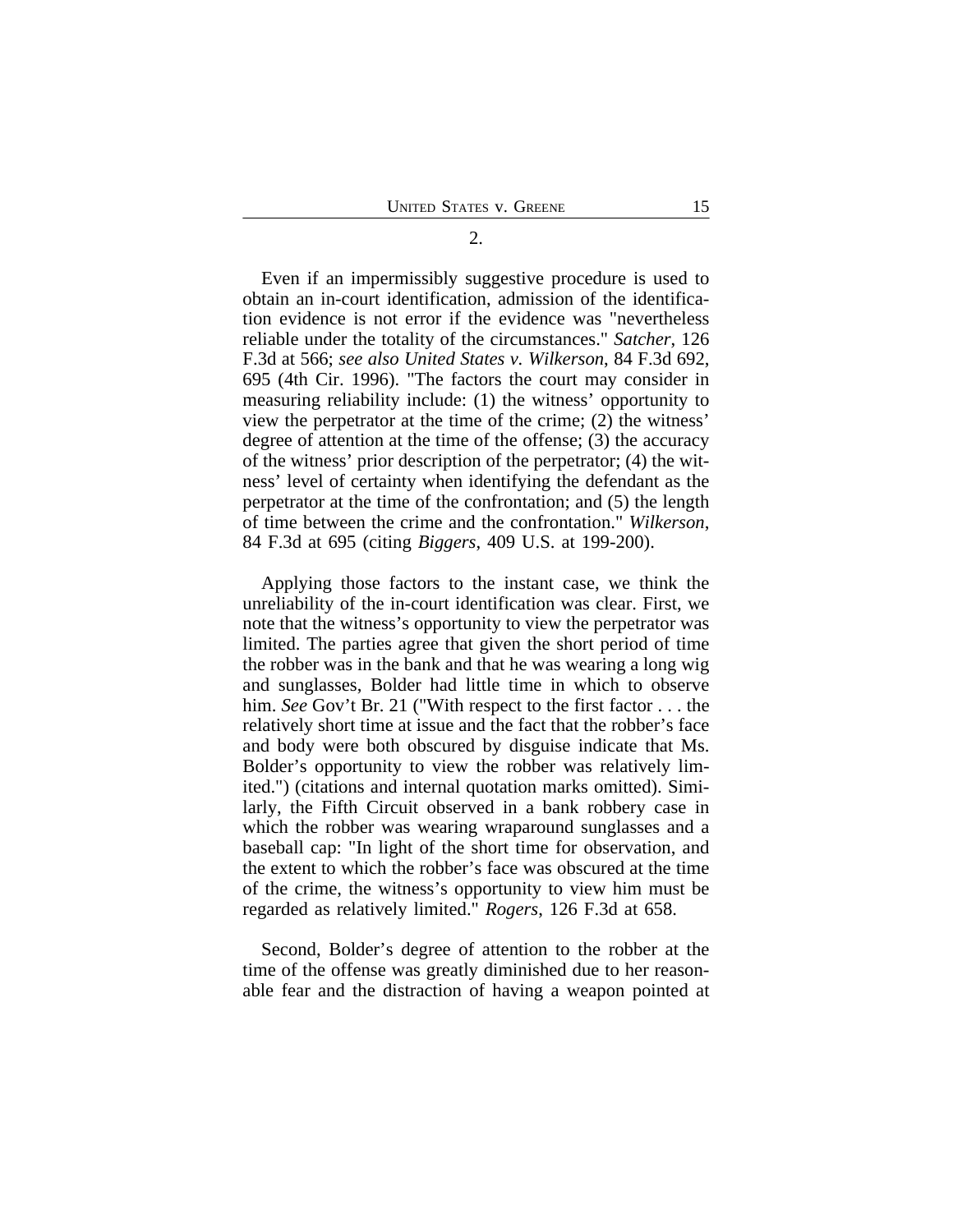her. Indeed, Bolder testified, "First instinct I did, I got under my counter because I was frightened." J.A. 83. She also said, "I didn't even hardly know my name that day; I was nervous. . . . I was fragile." J.A. 94. The Fifth Circuit in *Rogers* found that a witness's reasonable fear "does not change the fact that it weighs against the reliability of her identification by throwing some doubt on her ability to concentrate on and remember his face." 126 F.3d at 659. In the same vein, the New Jersey Supreme Court, in *Henderson*, noted, "Even under the best viewing conditions, high levels of stress can diminish an eyewitness' ability to recall and make an accurate identification." 27 A.3d at 904.

Reviewing the scientific research, the *Henderson* court also found that "weapon focus," when a weapon is visible during a crime, can affect a witness's ability to describe a perpetrator. *Id.* at 904-05. Weapon focus can "impair a witness' ability to make a reliable identification and describe what the culprit looks like if the crime is of short duration." *Id.* at 905. Here, Bolder had a gun pointed at her twice. She testified, "When he first approached my window, it was [pointed] towards my face; when I got up from behind the counter, towards my chest, towards my body." J.A. 85. This factor, then, must weigh against the reliability of her testimony.

Third, the accuracy of Bolder's prior descriptions of the robber weighs in favor of her reliability. While it is true that at various times Bolder gave different heights for the robber — on the robbery description form she stated the robber's height to be both 6-foot-2 and 6-foot-5, and at trial she testified the robber was 6 feet tall  $-$  it is also true that she described the robber's disguise in a way that closely aligned with the description given by her co-teller, Kevin Morrison. Both told police the robber wore a woman's wig, a skirt, and sunglasses. On these important details, as reflected in images of the robber captured by bank video cameras, Bolder was correct.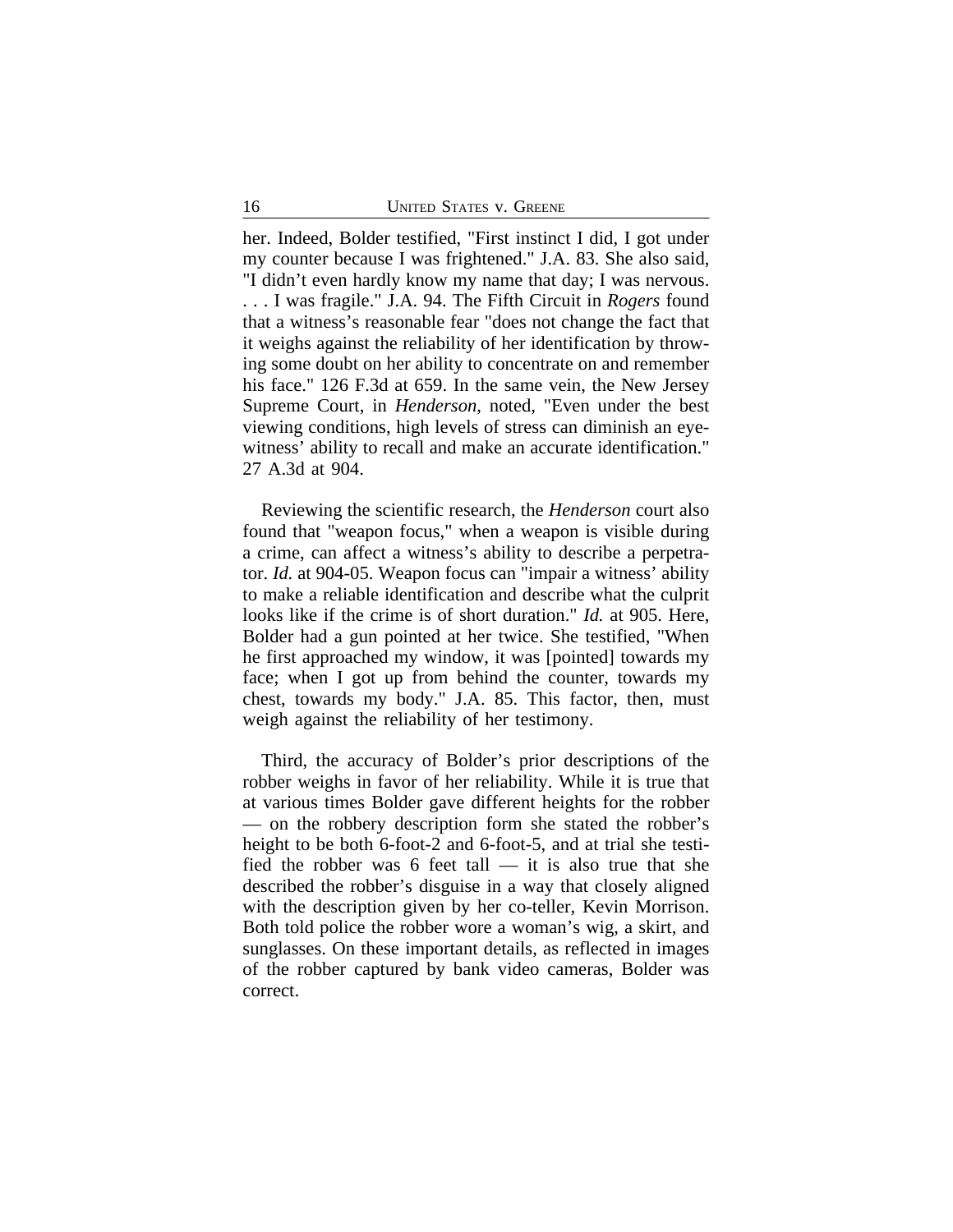Fourth, the witness's level of certainty in identifying the perpetrator is a wash because while Bolder did not state with certainty that Greene was the bank robber, she did not equivocate in noting the similarities between Greene and the robber.**<sup>4</sup>** The government conceded in its brief that Bolder's testimony "does not involve certainty that Defendant Greene was the robber." Gov't Br. 22.

Fifth, the length of time between the crime and the confrontation weighs against the reliability of the testimony. The government also concedes this point in its brief. *See* Gov't Br. 22- 23 ("[T]he seventeen months between the robbery and the

**<sup>4</sup>**We observe that this *Biggers* factor (witness certainty), in particular, has come under withering attack as not relevant to the reliability analysis. While acknowledging that under current law an eyewitness's level of certainty in his identification remains a relevant factor in assessing reliability, many courts question its usefulness in light of considerable research showing that an eyewitness's confidence and accuracy have little correlation. *See* Edward Stein, *The Admissibility of Eyewitness Testimony About Cognitive Science Research on Eyewitness Identification*, 2 L., Probability & Risk 295, 296 (2003) ("Another well-established cognitive science result concerning eyewitness testimony is that an eyewitness's degree of certainty about an identification is, at best, weakly correlated with the accuracy of the identification." (citing Elizabeth Loftus & James Doyle, *Eyewitness Testimony: Civil and Criminal* 67 (1997))); *Haliym v. Mitchell*, 492 F.3d 680, 705 n.15 (6th Cir. 2007) (stating that "empirical evidence on eyewitness identification undercuts the hypothesis that there is a strong correlation between certainty and accuracy," but further stating, "As a matter of law, we acknowledge that the witness' degree of certainty is a relevant factor to consider in determining reliability"); *Henderson*, 27 A.3d at 889 (stating that "accuracy and confidence may not be related to one another at all") (citation and internal quotation marks omitted); *Brodes v. State*, 614 S.E.2d 766, 771 (Ga. 2005) (holding that juries may no longer be instructed to consider a witness's level of certainty when assessing the reliability of an identification because of the "scientificallydocumented lack of correlation between a witness's certainty in his or her identification of someone as the perpetrator of a crime and the accuracy of that identification"); *Garrett*, 65 Vand. L. Rev. at 468-69 (finding that eyewitness confidence "is not highly correlated with accuracy," and stating that the *Manson* Court's decision to add the certainty of the eyewitness to the *Biggers* factors was "a significant misstep").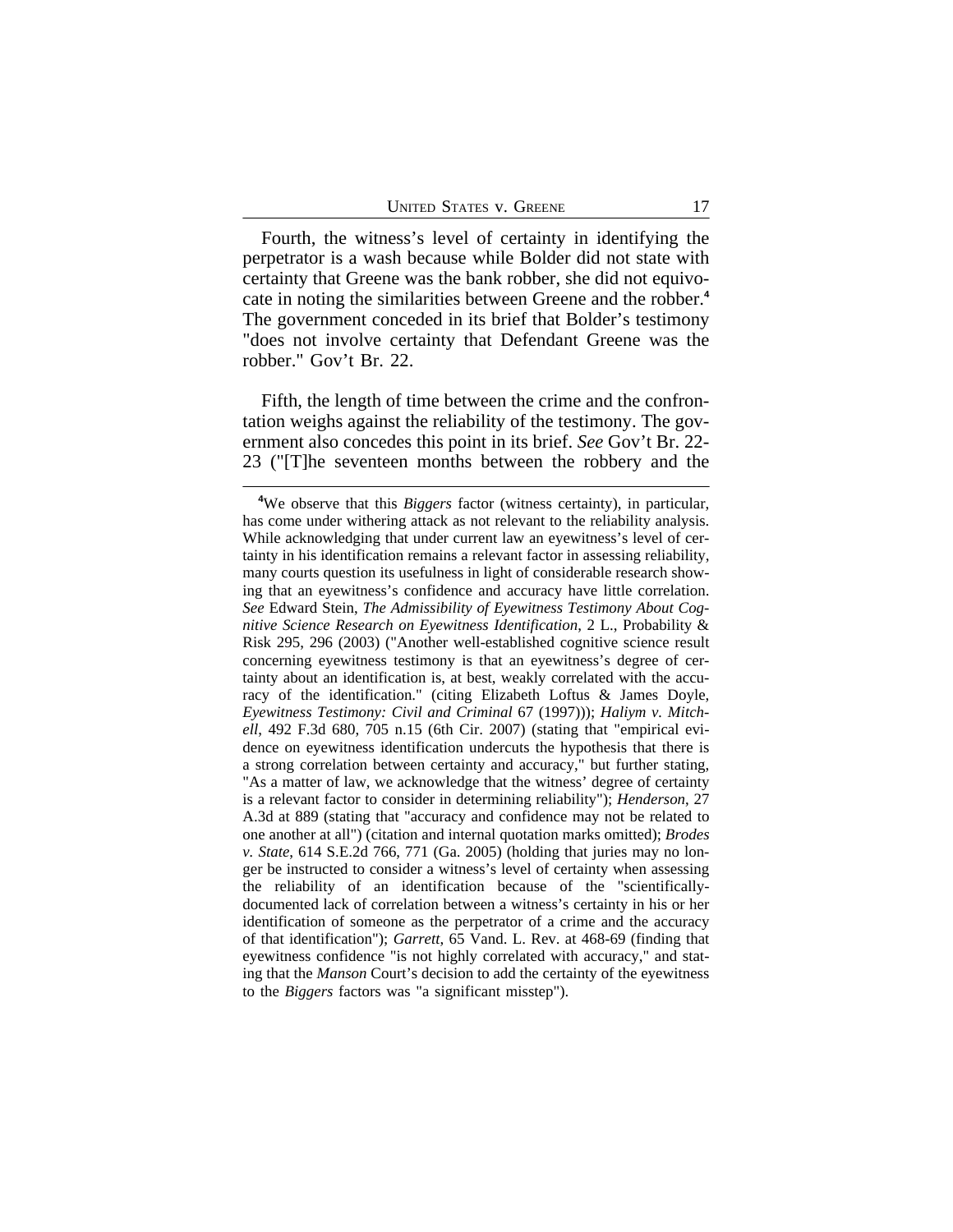trial is a significant period of time."). During the seventeen months that passed between the bank robbery and Greene's trial, Bolder was not once asked to view a lineup or photo array or assist a police artist in drawing a sketch of the robber. The Supreme Court in *Biggers* stated that a lapse of even seven months between the crime and the identification "would be a seriously negative factor in most cases." 409 U.S. at 200. The Fifth Circuit in *Rogers* noted that a ten-month lapse "raises concerns about the accuracy of the memory." 126 F.3d at 659. Here, the seventeen months between crime and confrontation is an unquestionably lengthy period of time that must weigh against reliability.

Even while conceding that most of the *Biggers* factors militate against reliability, the government persists in arguing that Bolder's testimony should nevertheless be found reliable because "the non-'identification' evidence presented at trial was overwhelming in pointing to Defendant Greene as the robber of the Fifth Third Bank." Gov't Br. 24. *But evidence extrinsic to an identification cannot be considered in evaluating the reliability of the identification*. The Supreme Court made it clear in *Manson* that extrinsic evidence as to the reliability of an identification "plays no part in our analysis." 432 U.S. at 116. Underlining the point, Justice Stevens in his concurrence in *Manson* approvingly noted that the majority "carefully avoids this pitfall and correctly relies only on appropriate indicia of the reliability of the identification itself." *Id.* at 118 (Stevens, J., concurring). Justice Stevens stated that in evaluating the admissibility of identification testimony, courts must "put other evidence of guilt entirely to one side." *Id.* Extrinsic evidence may play a role in plain-error analysis (or, analogously, harmless error analysis), but it cannot be considered in assessing the reliability of Bolder's identification testimony.**<sup>5</sup>**

**<sup>5</sup>**The Third and Fifth Circuits have also reached this conclusion in interpreting *Manson*. *See Emanuele*, 51 F.3d at 1128 ("[O]nly factors relating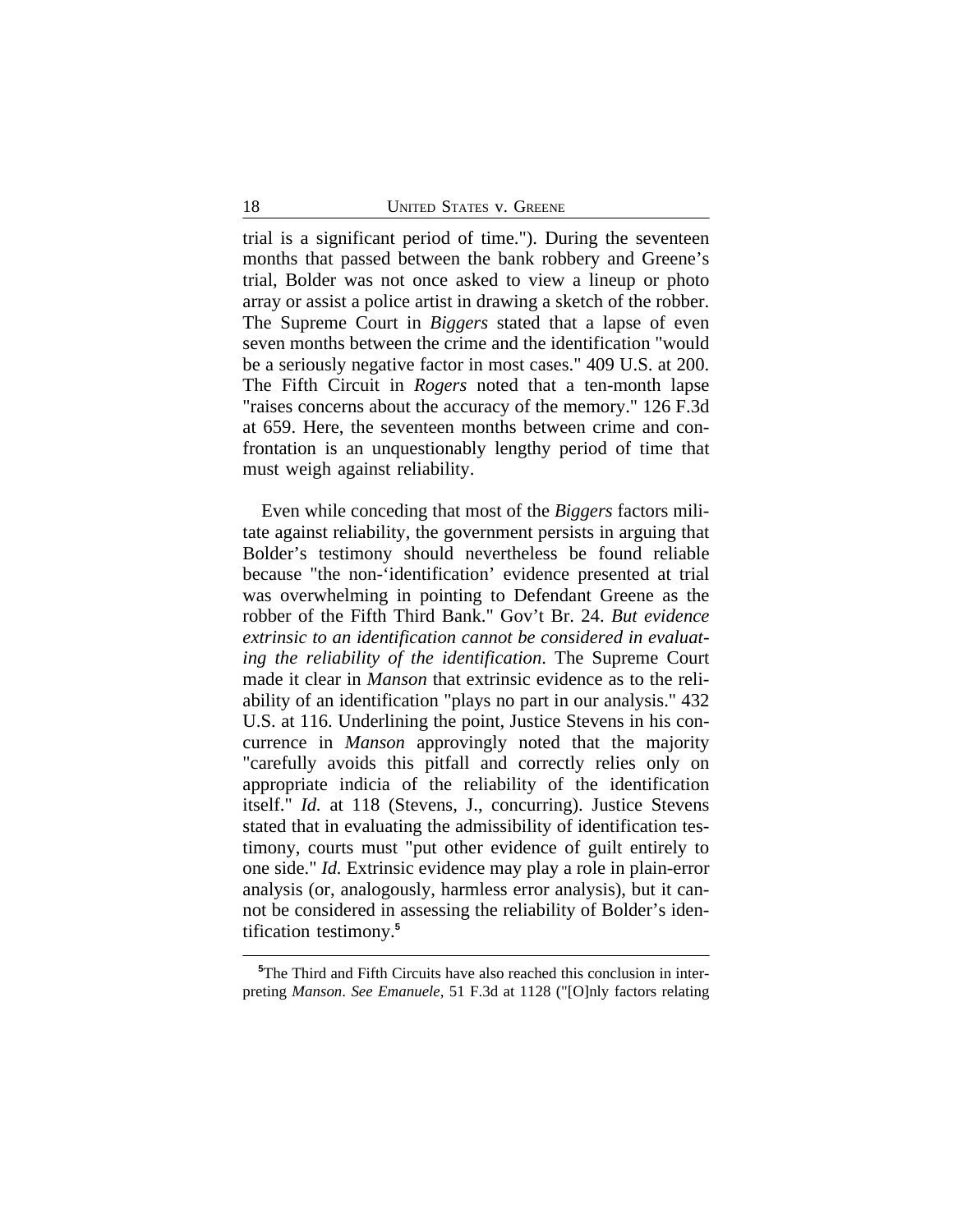In sum, the procedure used to obtain Bolder's testimony was suggestive, and unnecessarily so, because the prosecutor blatantly directed her to look at the defendant (after she testified she had intentionally declined to look at Greene during her entire time on the witness stand) and to describe similarities with the bank robber. The identification was also unreliable under the five *Biggers* factors. Bolder had a limited opportunity to view the robber, given the robber's disguise, his brief amount of time in the bank, and the presence of the firearm. Moreover, nearly a year-and-a-half elapsed between the robbery and the in-court identification. We therefore hold it was error to admit Bolder's testimony as to the similarities between Greene and the bank robber.

B.

For Greene to prevail under the plain error standard of review, the error must be plain. "An error is plain, at least, when the error is clear both at the time it occurred and at the

to the reliability of the identification will be relevant to a due process analysis. Independent evidence of culpability will not cure a tainted identification procedure."); *Rogers*, 126 F.3d at 659 (same).

Our statement in *United States v. Wilkerson*, 84 F.3d 692, 695 (4th Cir. 1996), that "[c]ourts may also consider other evidence of the defendant's guilt when assessing the reliability of the in-court identification" was *dicta*. The *Wilkerson* court never got past the first step of the *Manson* analysis, holding that because "Wilkerson has failed to establish that the photographic lineup was impermissibly suggestive . . . Wilkerson fails the first part of the analysis." *Id.*

We repeated the *Wilkerson* statement regarding other evidence in *United States v. Saunders*, 501 F.3d 384, 391-92 (4th Cir. 2007), but the "other evidence" pointed to in *Saunders* largely came from the identification testimony of the challenged witness himself (relating as it did to a description of the getaway vehicle and of the perpetrator's clothing and physical characteristics) and thus was not extrinsic to the *Manson* reliability analysis.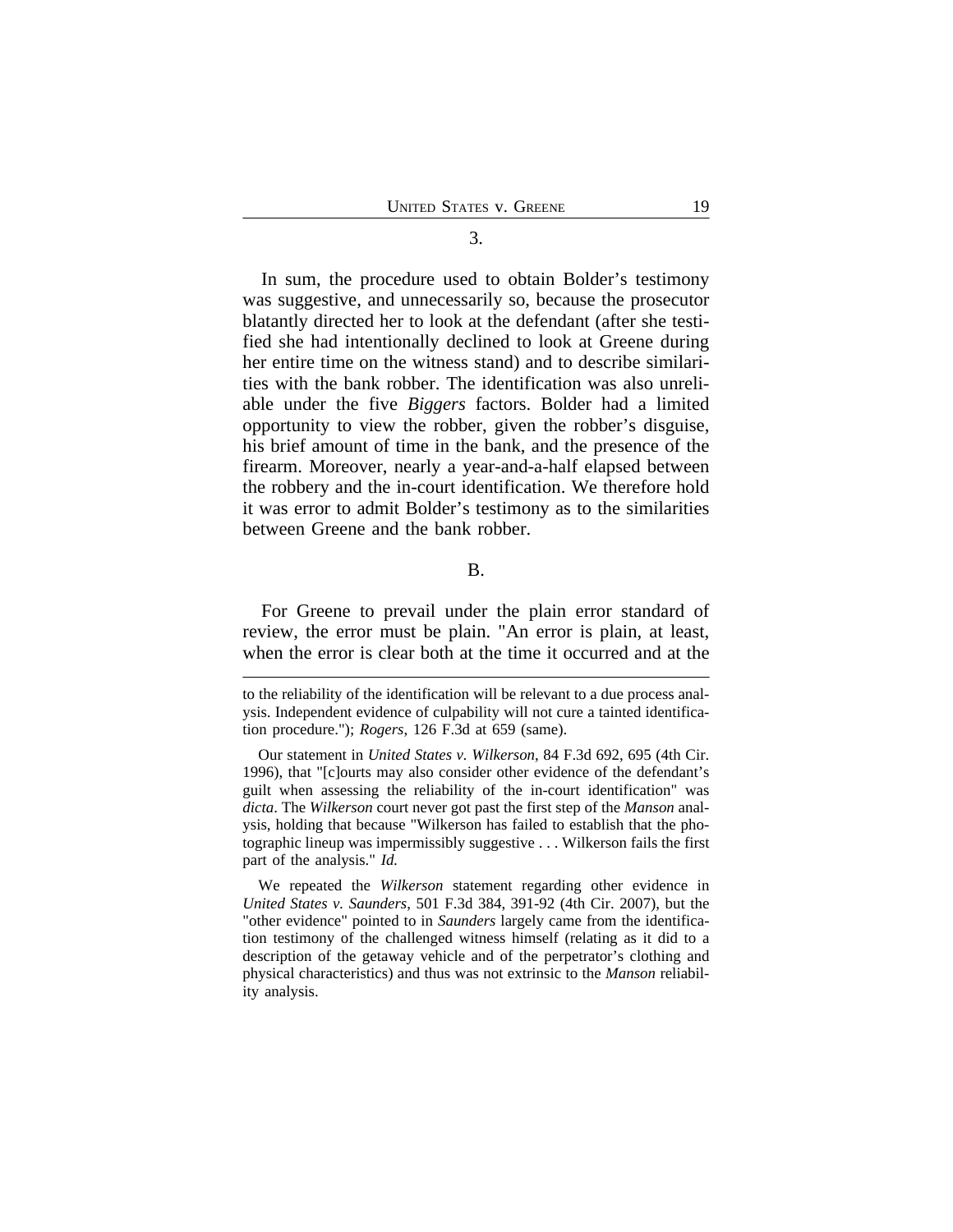time of appeal." *United States v. Cedelle*, 89 F.3d 181, 185 (4th Cir. 1996). Like other courts, we have emphasized that in-court identifications are "the most dangerous evidence known to the law" because of "the very appreciable danger of convicting the innocent." *Paderick*, 519 F.2d at 75. The Supreme Court in *Biggers*, decided in 1972, stated that "[i]t is the likelihood of misidentification which violates a defendant's right to due process." 409 U.S. at 198. "Suggestive confrontations are disapproved because they increase the likelihood of misidentification, and unnecessarily suggestive ones are condemned for the further reason that the increased chance of misidentification is gratuitous." *Id.* In 1997, we reemphasized the two-step process for determining if identification testimony is admissible — asking first if the identification procedure was unnecessarily suggestive, and then if the identification was nevertheless reliable — and reiterated the five *Biggers* factors. *Satcher*, 126 F.3d at 566.

The government, hewing to its theme, argues that the law is not clear here because Bolder's testimony was resemblance testimony, not an identification, suggesting that such testimony does not merit the full panoply of due process protections. We disagree for the reasons we have already discussed. We agree with the District of Columbia Circuit, which noted in *Brooks*, 449 F.2d at 1083-84, that resemblance testimony merited due process protections. The *Brooks* court held that admitting resemblance testimony was harmless error, but error nonetheless, when there was "overwhelming" independent evidence of guilt. *Id.* The court stated, "While 'resemblance' testimony projects some uncertainty on the part of the witness, it is part of the evidence which the jury may consider to constitute a basis for a guilty verdict, and a defendant's rights would be violated if such testimony had been obtained by the Government e.g., by an arrantly suggestive confrontation." *Id.* at 1083. And, as noted above, in *Brooks*, unlike in the instant case, the prosecutor asked if "anyone in the courtroom" resembled the perpetrator, *id.* at 1081, a significantly less suggestive procedure than the one employed here.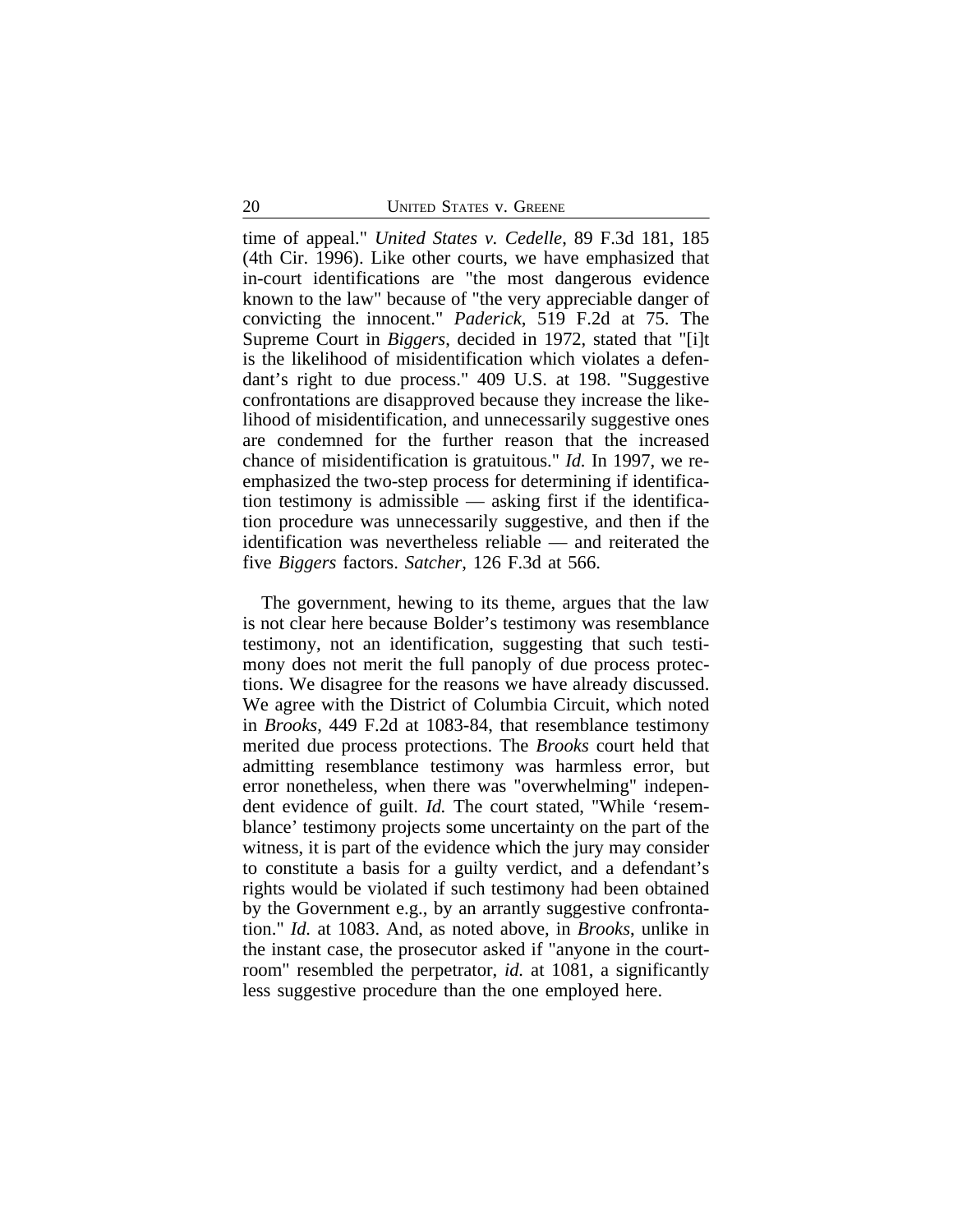| <b>UNITED STATES V. GREENE</b> |  |  |
|--------------------------------|--|--|
|--------------------------------|--|--|

We are aware the Seventh Circuit held it was not plain error to allow resemblance testimony when a prosecutor asked a witness if she saw "anybody here in the courtroom today that resembles" one of the robbers. *United States v. Bush*, 749 F.2d 1227, 1231-32 (7th Cir. 1984). The *Bush* court stated that "[w]hile this testimony may raise due process concerns, the impact of the testimony is not likely to be as great" as an identification. *Id.* at 1232. We question the continuing force of this observation in light of our deeper understanding, gained in the nearly thirty years since the trial in *Bush,* of the dangers posed by unnecessarily suggestive identification procedures. In any event, in *Bush* the prosecutor asked the witness to scan the entire courtroom; he did not direct the witness's attention to the defendant and ask her to describe similarities with the perpetrator, a tactic that increases the suggestiveness of the procedure and the likelihood of an irreparable misidentification.

It is well-settled that a prosecutor cannot verbally or physically point to a defendant and ask a witness if the defendant is the person who committed the crime. *See United States v. Warf*, 529 F.2d 1170, 1171 (5th Cir. 1976) (holding that it was clearly "inadmissible and inappropriate" to point to the defense table while asking a witness if the perpetrator of a bank robbery was "in the courtroom"). The *Warf* court found the prosecutor's actions in pointing to the defendant to be so "dubious" that it reversed the conviction. *Id.* at 1174. Similar dangers lurk in a prosecutor's gratuitous elicitation by leading questions of damaging identification testimony in the guise of "resemblance testimony."

The law is plain: A prosecutor cannot point to the defendant, or direct the witness's attention to the defendant, and then elicit identification or resemblance testimony. We hold it was plain error to admit Bolder's testimony.

#### C.

Once we have determined that the district court committed error and that the error was plain, we must inquire whether the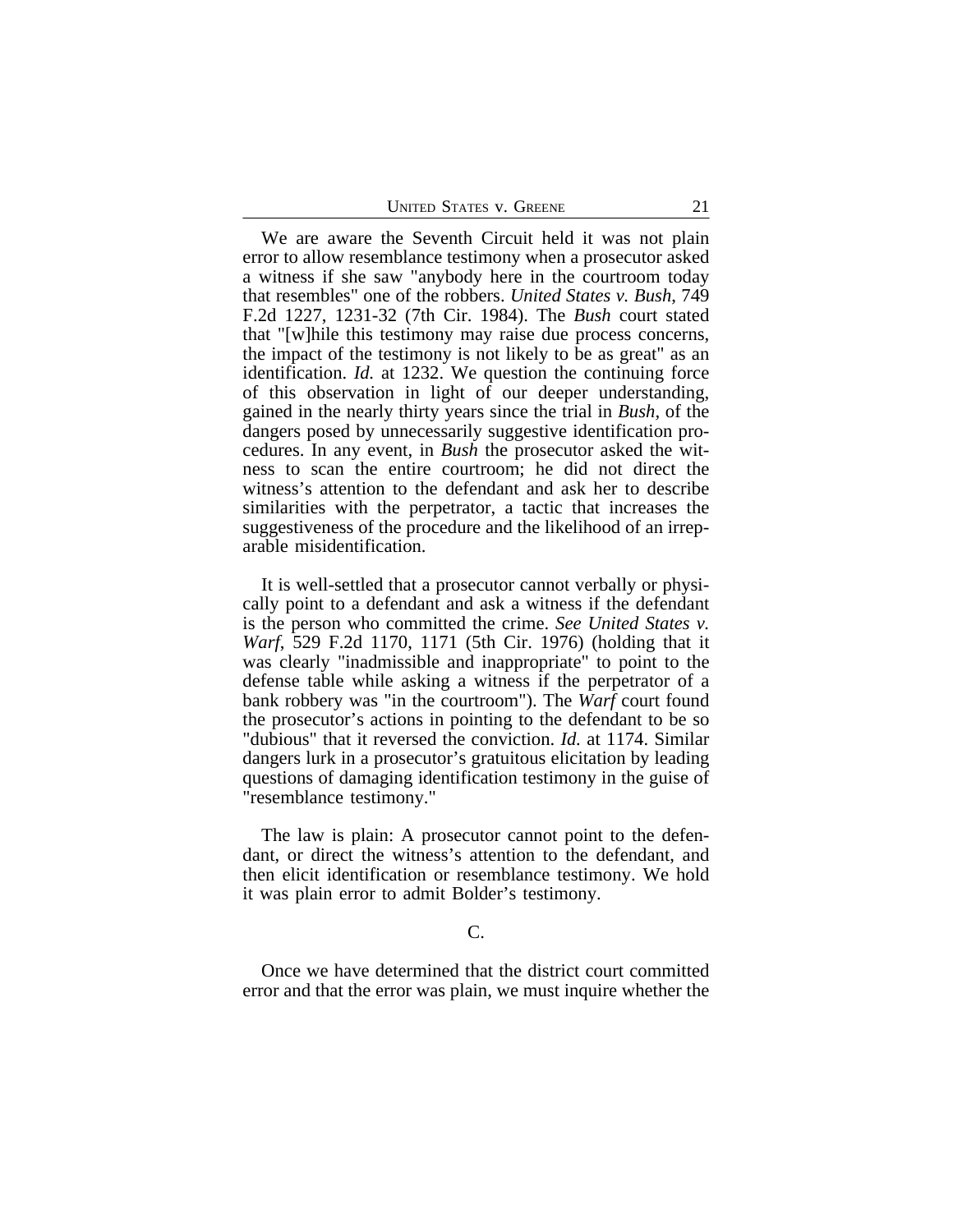error "affected substantial rights." *United States v. David*, 83 F.3d 638, 646-47 (4th Cir. 1996). "[T]he phrase 'affecting substantial rights' in most cases . . . means that the error [was] prejudicial." *Id.* (citation and internal quotation marks omitted) (ellipsis and insertion in original). "[W]hen considering whether the error was prejudicial, we look to the totality of the circumstances including all of the evidence adduced." *Rogers*, 126 F.3d at 659. The District of Columbia Circuit has held that it is harmless error to admit weak resemblance testimony when there is "strong evidence independent of the testimony of resemblance witnesses." *Brooks*, 449 F.2d at 1083. And we have held that an in-court identification made after the witness had observed the defendant at the defense table was, if anything, harmless error when there was "very strong" physical evidence linking the defendant to the offense. *Satcher*, 126 F.3d at 567, 569 n.3.

Here, although it is a close question, the strong independent evidence linking Greene to the bank robbery persuades us that the error in admitting Bolder's testimony did not affect Greene's substantial rights. We note that Greene's accomplice, Lear, testified that he and Greene planned the robbery and that Greene entered the bank while Lear drove the getaway vehicle.**<sup>6</sup>** Lear also testified that Greene possessed a chrome-colored gun, similar to the one used in the robbery. Greene argues that Lear's testimony is not credible because of Lear's admitted drug use and prior convictions. The credibility of a witness, however, is a task the law assigns to the jury,

**<sup>6</sup>** In this regard, we think it is particularly weighty that, without objection, Lear was permitted to testify at trial as to his photographic identification of Greene from a single photo displayed by investigating officers after Lear confessed to his role in the crime within two days of the robbery. Moreover, in the same vein, over a defense objection (the propriety of the district court's rejection of which has not been argued to us), the government was permitted at trial to elicit from Lear's wife that within days of the robbery (and after the police had seized the Honda), when Mrs. Lear confronted her husband over his suspected involvement in the robbery, he told her that Greene ("Train") was the person who entered the bank.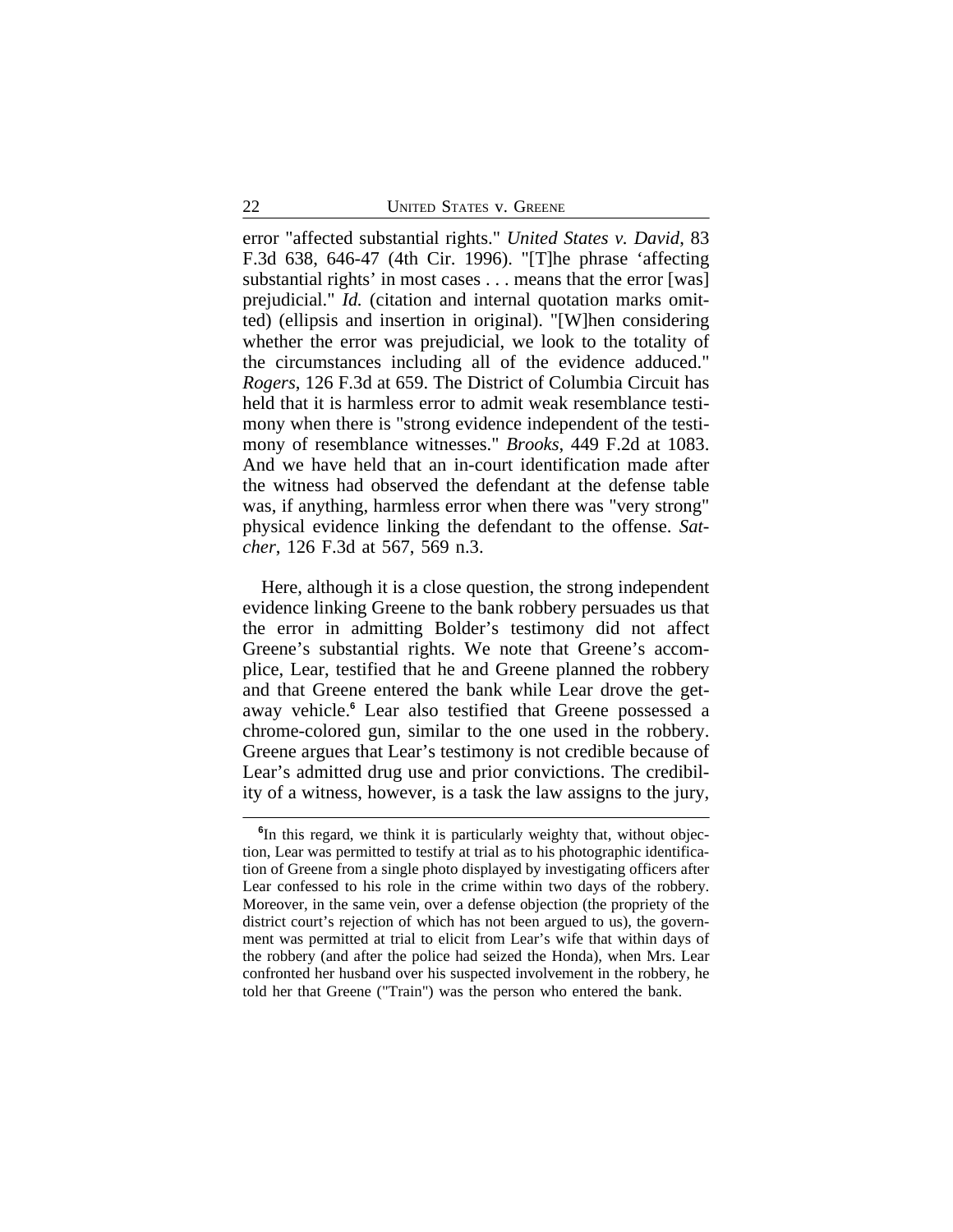not appellate judges. *See United States v. Cecil*, 838 F.2d 1431, 1442 (4th Cir. 1988) ("Credibility . . . is for the jury the jury is the lie detector in the courtroom.") (quoting *United States v. Barnard*, 490 F.2d 907, 912 (9th Cir. 1973)). Further, Lear was subjected to a piercing cross examination.

The jury was well aware of Lear's credibility issues. He testified to his heroin addiction and that, indeed, he used heroin immediately after the commission of the robbery (rather than before the robbery) because he was able to make a purchase using the robbery proceeds. He admitted that years of illegal drug use had affected his long-term memory, that he had numerous felony convictions, and that he hoped his testimony would lead to a reduction in the time he would serve for his role in the robbery. The jury had all of this information. The determination of Lear's credibility was for the jury to make, not us.

In addition to Lear's directly inculpating testimony, other independent, though circumstantial, evidence of Greene's criminal agency is in the trial record. Janice Hester, Greene's girlfriend, testified that on the morning of the robbery, Lear came to her house to pick up Greene and they left the house together around 9:30 a.m. The robbery was committed at approximately 11:30 a.m. Furthermore, the government introduced into evidence photos of the robbery taken from a bank security camera and a photograph of Greene's right hand. The bank photos show scarring on the robber's right hand that is highly similar to the scarring in the photo of Greene's right hand.**<sup>7</sup>** *See also supra* n.6.

<sup>&</sup>lt;sup>7</sup>We note, as well, that sunglasses seized pursuant to a search warrant executed at Greene's residence shortly after the robbery bear striking similarities to the sunglasses worn by the robber as depicted in the bank surveillance photos.

We observe with considerable consternation that much of this independent evidence on which the United States bases its argument was not provided to us in the Joint Appendix. This Court had to obtain the trial record and exhibits in order to give full and fair consideration to this appeal.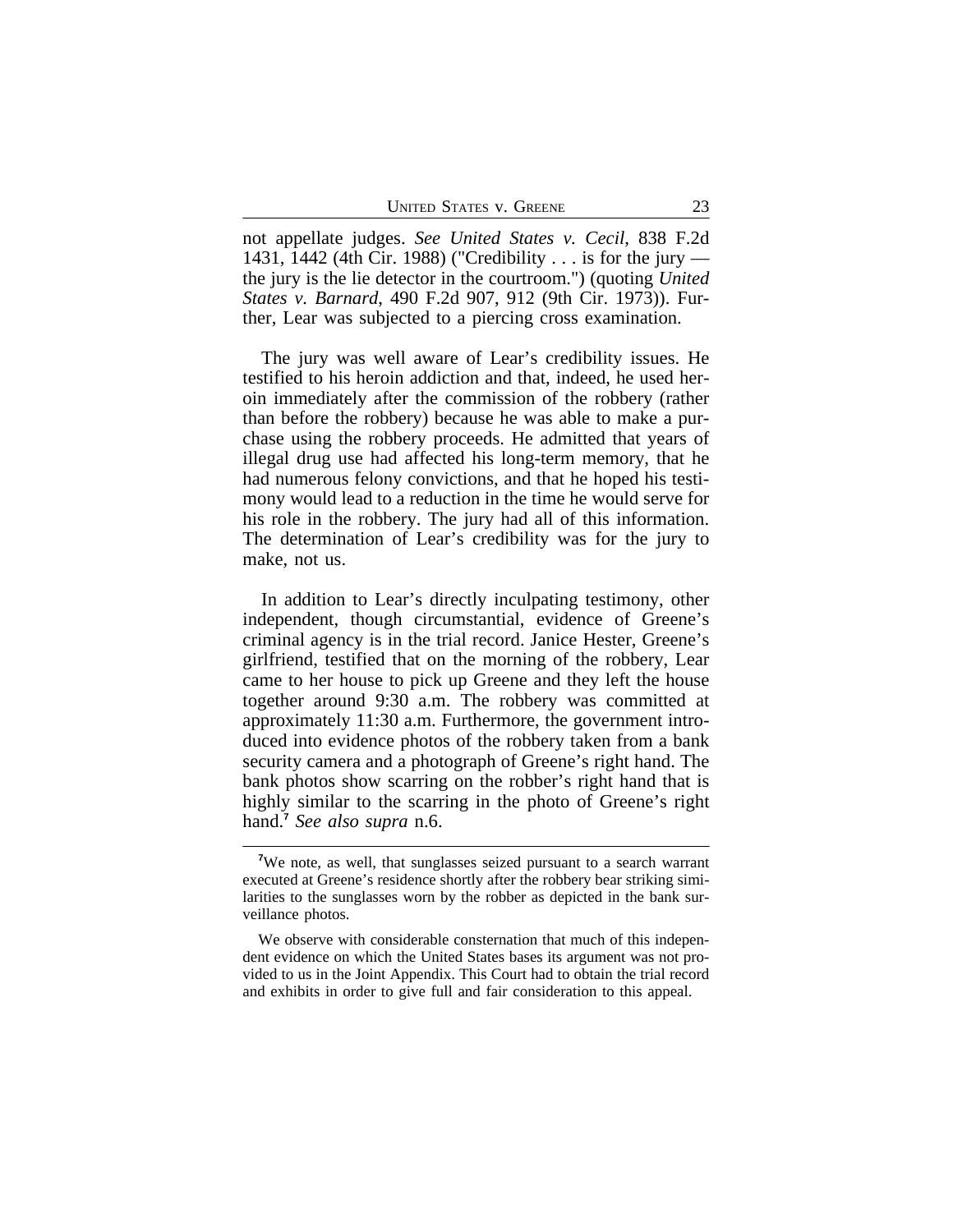We therefore hold that because Bolder's testimony was "a final brush stroke rather than the essential outline of the picture identifying the [robber]," *Satcher*, 126 F.3d at 569, the error in admitting her testimony did not affect Greene's substantial right to a fair trial. Accordingly, we decline to exercise our discretion to grant relief on the basis of plain error.

#### IV.

Finally, Greene argues it was plain error for the court not to give the jury a *Holley*-*Telfaire* instruction. We have held that a *Holley*-*Telfaire* instruction on eyewitness identification should be given in cases where there is "no evidence of identification except eyewitness testimony." *United States v. Holley*, 502 F.2d 273, 275 (4th Cir. 1974). Such an instruction advises the jury on how to appraise a witness's identification testimony, emphasizing whether the witness had adequate opportunity to observe the offender, how far the witness was from the offender, how good the light was, the length of time between the offense and the identification, and other factors. *Id.* at 277. We have cautioned that the *Holley*-*Telfaire* rule is a flexible one and not a rigid requirement on trial courts. *United States v. Brooks*, 928 F.2d 1403, 1408 (4th Cir. 1991). "The *Holley*-*Telfaire* instruction or its substantial equivalent is not required to be given, *sua sponte*, in a case where other independent evidence, whether direct or circumstantial, or both, is presented to the trier of fact which is corroborative of the guilt of the accused." *United States v. Revels*, 575 F.2d 74, 76 (4th Cir. 1978).

Because, assuming that Bolder's testimony should be treated as eyewitness testimony, there was independent evidence of Greene's participation in the robbery, we hold the district court did not err in failing to give a *Holley*-*Telfaire* instruction when such an instruction was not requested by the defense.